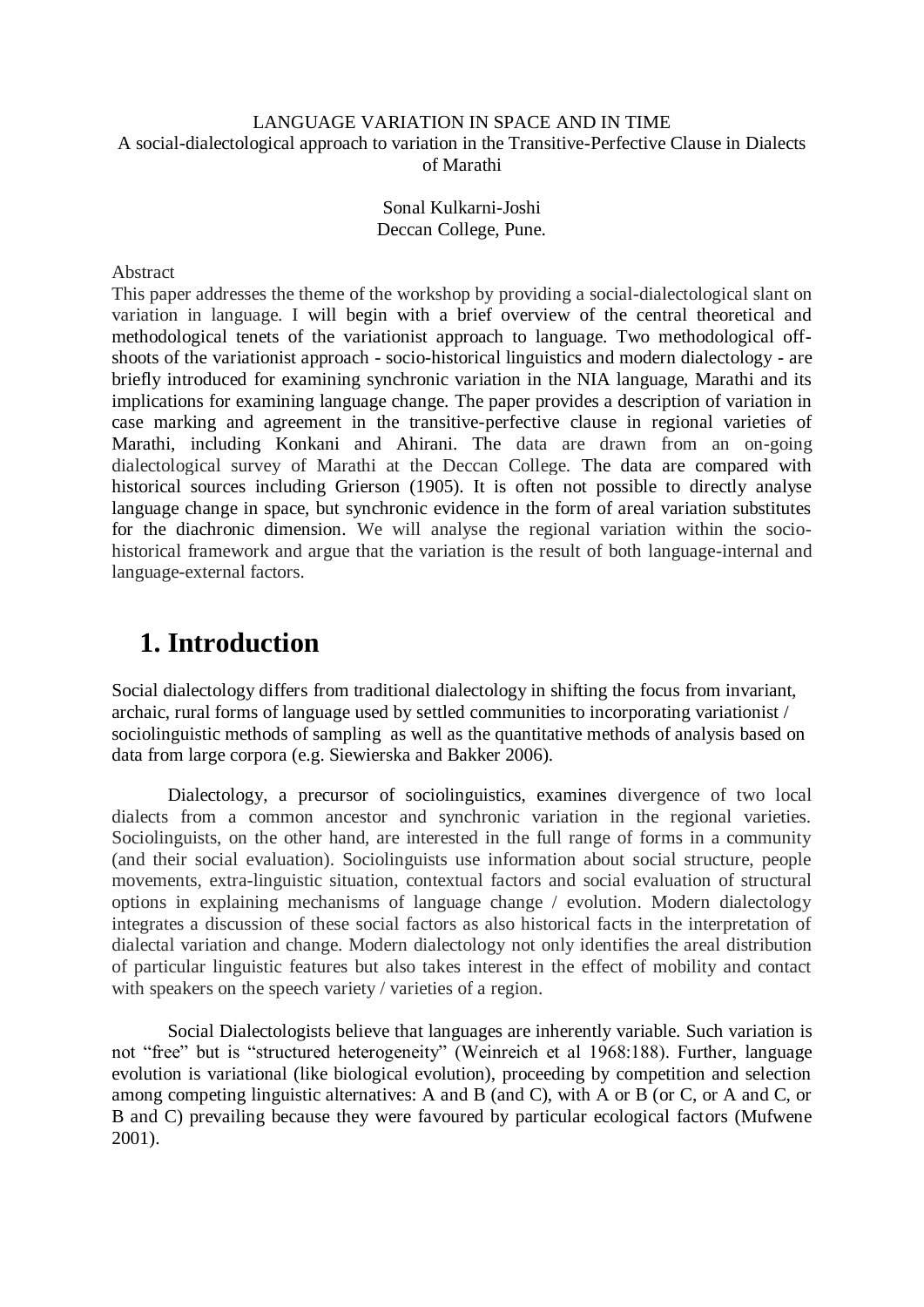The research agenda for studies of dialect / language variation and change was charted by Weinreich, Labov and Herzog (1968) in their seminal paper, "Empirical Foundations for a Theory of Language Change'. This agenda can be summarised in the form of five aspects of language change:

The constraints problem: The constraints problem involves formulating "constraints on the transition from one state of a language to an immediately succeeding state" (Weinreich, Labov and Herzog 1968:100).

The transition problem: This is the question of what intervening stages can (or must) be posited between any two forms of a language separated by time. (Weinreich, Labov and Herzog 1968:184).

The actuation problem: why the change was not actuated sooner, or why it was not simultaneously activated wherever identical functional conditions prevailed. This is paraphrased by Walkden in the Handbook of Historical Syntax as follows: "What factors can account for the actuation of changes? Why do changes in a structural feature take place in a particular language at a particular time, but not in other languages with the same feature, or in the same language at other times?"

The embedding problem: "How are the observed changes embedded in the matrix of linguistic and extralinguistic concomitants of the forms in question? (That is, what other changes are associated with the given changes in a manner that cannot be attributed to chance?)" (Weinreich, Labov and Herzog 1968:185).

The evaluation problem: How do members of the speech community evaluate the change in progress?

Of the five, Weinreich et al recognised the actuation problem, "why did a particular change occur at a particular place at a particular time" to be at the heart of a theory of language change. Theories of language change differ in that they deal either with language-internal factors (e.g. language acquisition, cognition, language use) or with language-external factors, which concern population dynamics (e.g. migration / population movements, contact, network ties, imperfect learning). The latter are examined by sociolinguists / social dialectologists. The sociolinguistic approach to language variation and change (which developed largely from the pioneering work of William Labov) includes consideration of both linguistic constraints (e.g. the conditioning environment) as well as sociological and contextual constraints (e.g. speaker's age, sex, education, formality etc.).

Social dialectology introduced sociolinguistic sampling methods to dialectology; data are collected from a wide spread of speakers in the local speech community, including speakers who are mobile and have come in contact with other regional speech varieties. Speakers belonging to diverse age-groups, educational and professional backgrounds and both sexes are sampled. (For an overview of applications of this method see Trudgill et al 2003.) The particular methodology helps to examine the mechanisms of diffusion of language / dialect change which can then be modelled (e.g. the cascade model or the gravity model, Trudgill et al 2003).

Besides addressing traditional areas of sociolinguistic variation and change, social dialectology is also concerned with newer areas of research such as dialect formation, dialect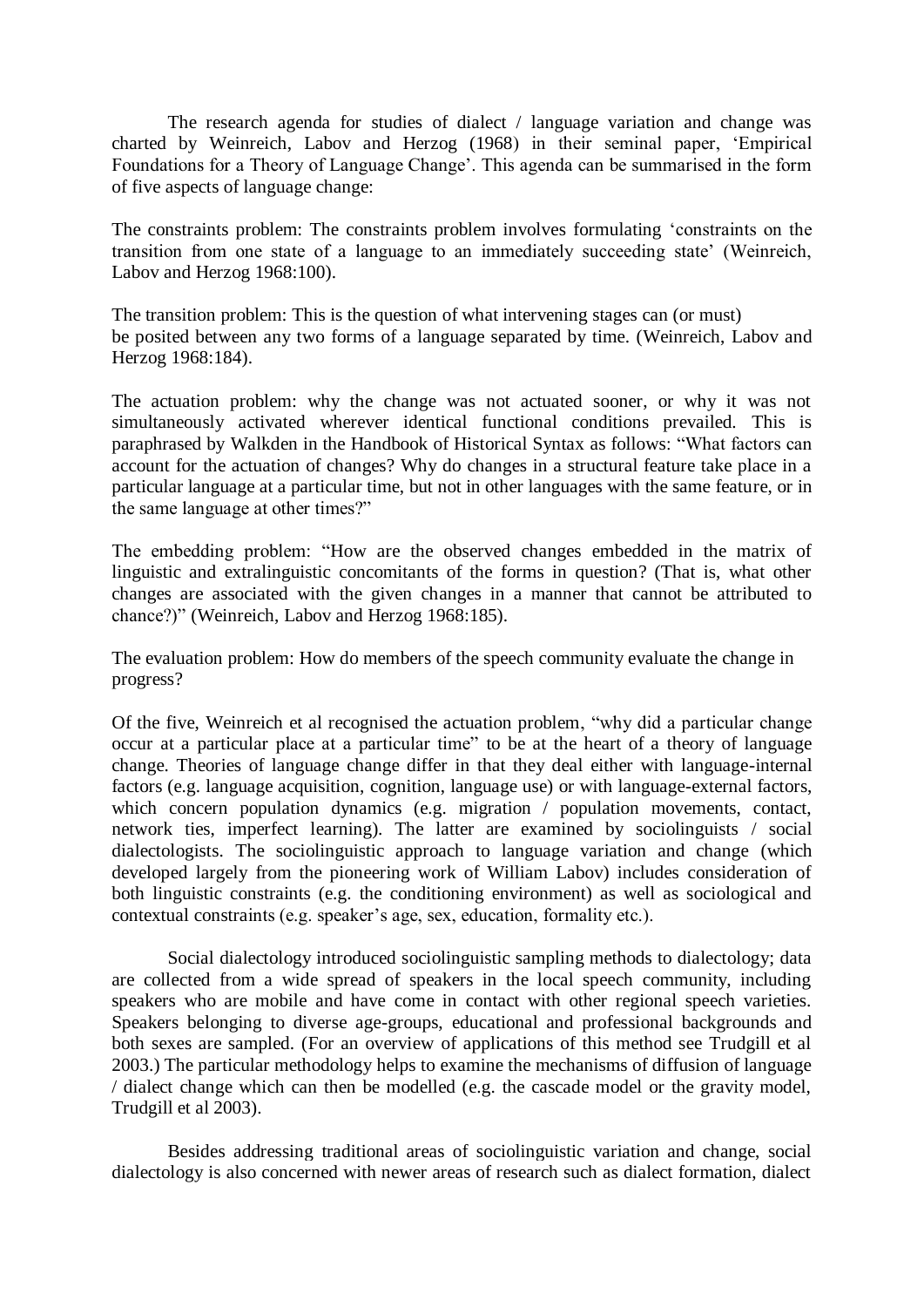diffusion and dialect levelling. These are the mechanisms by which language change is effected.

Dialectology has forged interfaces with sub-disciplines other than sociolinguistics too. In recent times there has been a growing realisation of the need for collaboration among syntacticians and typologists on the one hand (who deal with cross-linguistic data drawn from standard varieties; e.g. data presented in the *World Atlas of Language Structures* see www.wals.info) and dialectologists / sociolinguists (who deal with non-standard, spoken varieties; e.g. *Linguistic Survey of India* [https://dsal.uchicago.edu/books/lsi/https:/ and](https://dsal.uchicago.edu/books/lsi/)  [Romani Project /romani.humanities.manchester.ac.uk/\)](https://romani.humanities.manchester.ac.uk/). Sub-disciplines such as Syntax and Typology are now turning attention to variation in language. Dialectology is seen as complementing the typological interest in cross-linguistic variation by making available a larger number of attested grammatical systems. A further advantage is seen in the dialects as non-standardised grammatical systems (unlike the languages that typology generally deals with). The advantage is that dialectal data gives typologists and syntacticians a larger number of attested grammatical systems to explain within their theoretical frameworks. Dialectology (whether regional or social) has focussed attention on non-standard speech varieties; typological linguistics and syntax, on the other hand, have tended to focus attention on standard languages. We are witnessing today a cross-fertilisation of methods from subdisciplines of linguistics - dialectology, historical linguistics, typology and contact linguistics - in mutually beneficial ways (e.g. Bisang 2004; Chamoreau et al 2012 ). This development has led to fresh opportunities for explaining language change using dialectological data.

However, the role of dialectology is often that of a hand-maiden (one which provides rich dialectal data) just as it was in the nineteenth century for historical linguistics. A truly fruitful integrated approach to language variation and change must accommodate the goals of dialectology. Having identified the areal spread of a given structural feature, social dialectologists seek answers to questions such as the following:

- i. How did a particular regional variety come to have the linguistic features that it has?
- ii. Do the optional structures x and y co-exist in an idiolect / dialect or is only one of the structures possible in an idiolect? (i.e. is the variation inter-speaker or intra-speaker?)
- iii. Are there systematic linguistic and social contexts in which either option / variant is preferred by the speaker?

This paper will focus on (i) describing synchronic dispersion in the morpho-syntactic feature of ergativity in the spatial domain in the Marathi-speaking region; (ii) comparing the synchronic data with historical sources to draw indirect inferences about dialect change; (iii) pointing to questions and generating hypotheses for further study of variation in space and in time in the Marathi region. I will attempt to account for patterns of variation in the geographical and temporal dispersion of ergativity within a usage-based framework which draws on the sociolinguistic theory.

The remaining sections of the paper are organised as follows. Section two introduces socio-historical linguistics as a methodology for examining variability in the spatial, temporal and social domains. Section three is focussed on variability in the linguistic feature, ergativity. Fresh dialectal data from regional varieties of Marathi is presented and compared with specimens from the *Linguistic Survey of India* (1905). Optionality in regional as well as in idiolectal usage will be described in order to raise relevant questions and generate hypotheses for further examination within the framework of social dialectology.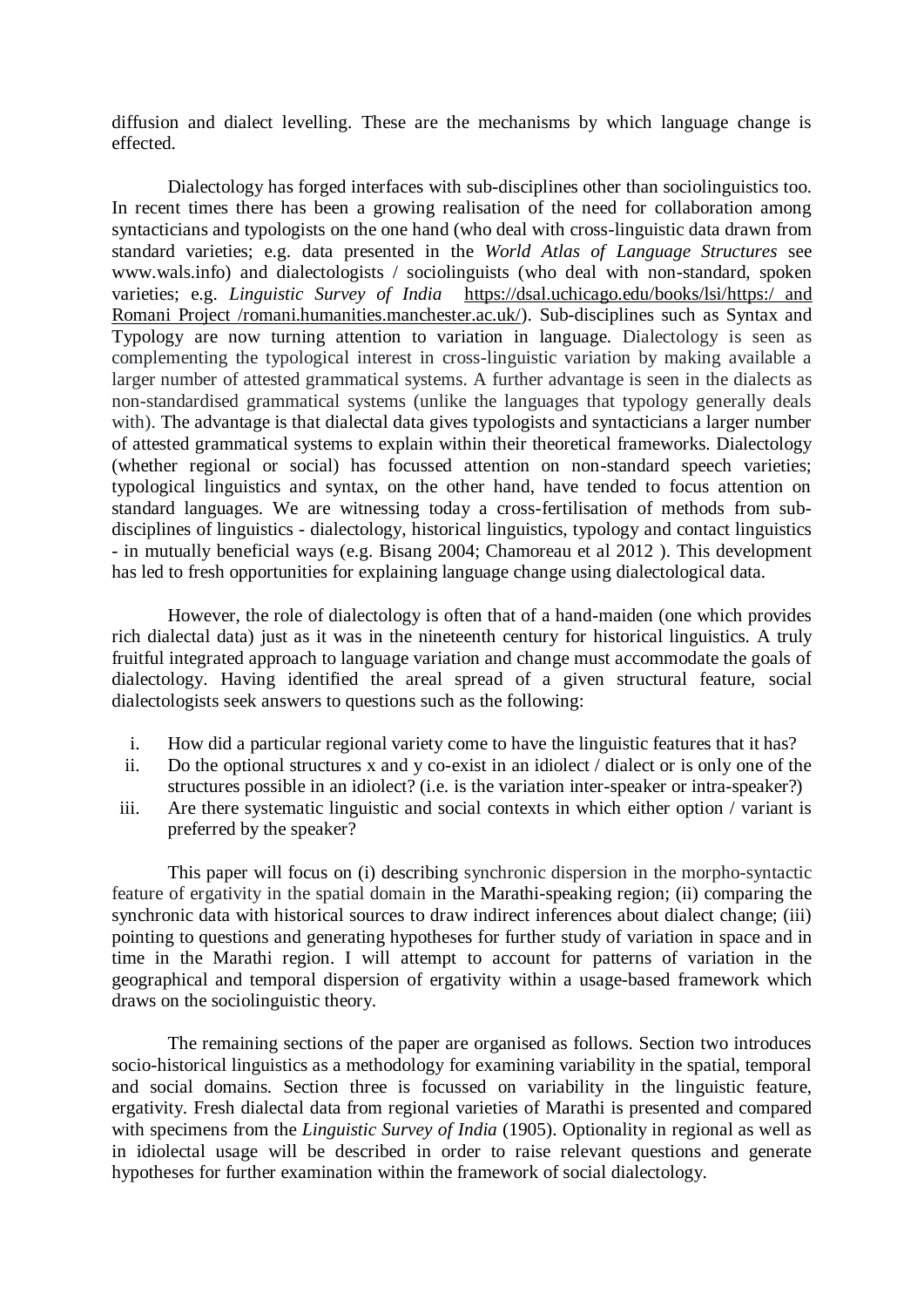## **2. Socio-historical linguistics: a methodological off-shoot of variationism**

The analysis of variable dialectal data in this paper employs two methodological off-shoots of variationism : social dialectology and socio-historical linguistics. We will briefly describe and illustrate these approaches before proceeding to addressing the main goals of the paper.

Socio-historical linguistics uses the quantitative, variationist methods of sociolinguistics to examine diachronic development of social / regional dialects. A central assumption of the approach being used is that the linguistic forces which operate today are not unlike those of the past (Romaine 1982) i.e. there is no reason for assuming that language did not vary in the same patterned way in the past as it does today (cf. the uniformitarian principle). Current variation and its correlation with social structure and patterns of human interaction may be used in constructing a social model. The approach helps the researcher to investigate whether and to what extent synchronic variation in contemporary regional varieties of a language reflects diachronic developments. (See Romaine 1982 for a case study of syntactic variation in Scots English using the sociohistorical approach.) Methods such as age-grading or apparent time are employed in making use of synchronic data to reconstruct language change within a speech community (see e.g. Sankoff 2006.)

To illustrate the socio-historical methodology used to study language variation and change, I reproduce below a case study of the transitive-perfective clause in the variety of Marathi spoken in the border town of Kupwar (reported originally in Kulkarni-Joshi 2016).

Gumperz and Wilson (1971) was an influential study in the field of contact sociolinguistics. They made a case for isomorphism or the development of identical syntactic structures in the contact varieties of Marathi, Kannada and Hindi-Urdu in the town of Kupwar located in the state of Maharashtra (where Marathi is the state official language) close to the border with the state of Karnataka (where Kannada is the state official language). Gumperz and Wilson presented data to suggest that close contact among the three speech varieties over several hundred years had led to the putative syntactic isomorphism. Kulkarni-Joshi (2016) used synchronic and diachronic data from Kupwar and the surrounding Marathi-Kannada bilingual region at the state border to demonstrate that isomorphism was an artefact of the particular methodology used by the researchers in the previous study. The sociohistorical approach and the apparent age construct were instrumental in arriving at this conclusion.

A linguistic feature in the Kupwar variety of Marathi (A New Indo-Aryan language) which was reported as affected by contact with Kannada (a Dravidian language) was the syntax of the transitive-perfective construction. Gumperz and Wilson reported the loss of ergativity in this speech variety under the influence of the non-ergative Kannada. Data collected in the re-visit of Kupwar revealed that (i) ergative marking may be present or absent on the subject NP of a perfective clause and (ii) the verb in such a clause may agree with the subject NP which may or may not be case-marked or with the non-case marked object NP. The analysis of agreement in the transitive perfective clause was based on the following number of tokens (= instances of use of the transitive-perfective construction): Kupwar 58 tokens from 8 speakers; Hittani 62 tokens from 9 speakers; Bijapur 13 tokens from one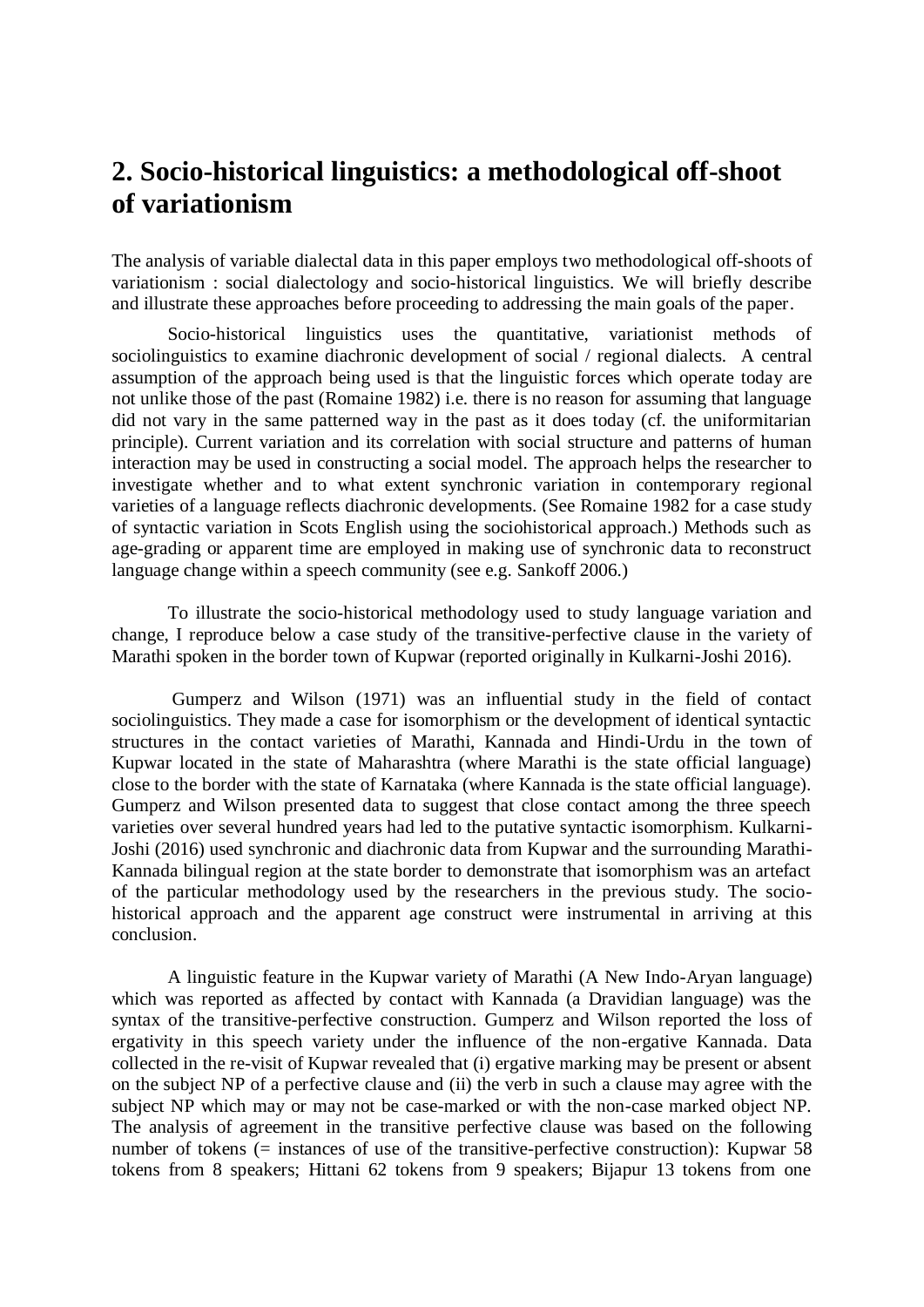sample; Dharwar sample 1–11 tokens; Dharwar sample 2–5 tokens. Of these, the Kupwar (District Sangli, Maharashtra) and Hittani (District. Belgaum, Karnataka) data were collected by the author. Bijapur and Dharwar data are from Grierson (1905).

A comparison of the particular linguistic feature in Kupwar Marathi with other contact varieties of Marathi close to the Maharashtra-Karnataka border (Fig. 1) showed that the non-contiguous contact variety of Marathi in Dharwar showed a complete shift towards a Kannada-like agreement pattern in transitive perfective clauses; some variability was observed in the Bijapur sample; Kannada-like agreement was predominant in the Bijapur sample. Data collected in the border village of Hittani (in the state of Karnataka) showed a cross-generational pattern of variation identical to that in KuM. In both KuM and in Hittani Marathi, standard Marathi-like agreement dominated. Quantification of the linguistic feature relvealed that Kupwar Marathi and Kupwar Kannada had not reached complete intertranslatability as was claimed by Gumperz and Wilson. Marathi-like agreement was predominant in Kupwar Marathi across age groups. Younger speakers of KuM appeared to have moved to a more standard Marathi-like usage. Cross-generational usage of the particular linguistic feature in KuM was identical to that in the cross-border variety of Marathi in Hittani village; Kupwar Marathi usage was, however, unlike that in contiguous Bijapur and in non-contiguous Dharwar. Indirect inferences regarding dialect change could thus be drawn using 'age of speaker' as a social variable. This development was ascribed to the changed status of Marathi in the region (i.e. that of state official language) since the formation of linguistic states in 1960.



*Figure 1: Frequency of Marathi-like agreement in the transitive perfective clause in varieties of Marathi spoken in Kupwar (south Maharashtra), Hittani (north Karnataka), Bijapur and Dharwar (Karnataka).*

The socio-historical method investigates both linguistic and social constraints on language change (cf. the constraints problem identified by Weinreich et al 1968, see above). In a study of dative marking in historical and dialectal varieties of Marathi, for instance, we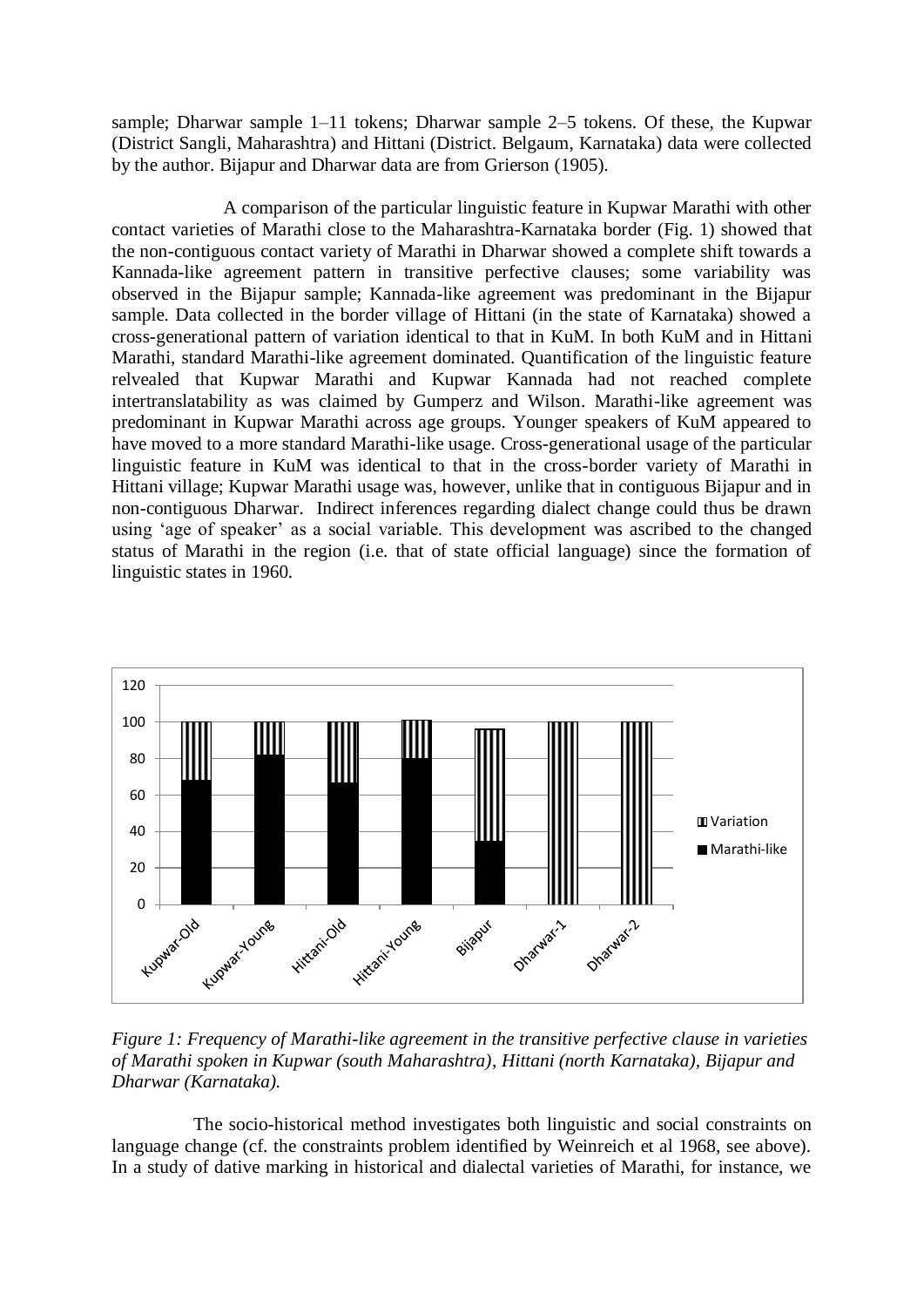found that the change from the regional / traditional marker of the dative to the modern / standard marker was constrained by semantic functions of the NP to which the marker was attached: the modern marker first emerged to mark the recipient, beneficiary and goal functions while the functions of purpose, external possessor, etc. were affected later in the course of this development (see Kulkarni-Joshi and Kelkar *forthcoming*).

# **2.1 Limitations in using the socio-historical linguistic approach**

Reconstruction of diachronic changes in language using synchronic data within the sociohistorical approach relies significantly on having access to comparable data from different points in time. Typically these are written texts. Very often the varying genres of the available texts make it difficult to compare and draw reliable inferences about language change. At times it is the formal nature of written language which renders texts a less than satisfactory source of information. Marathi is fortunate to have literary representations of the various phases in its historical development; however, a problem I have faced in my use of these texts for applying the socio-historical method is that dialectal features which are typical of spoken language are often not captured in the written texts. For example, the regional variants of the transitive-perfective construction in Marathi are rarely found in writing. My examination of this linguistic variable in dialects of Marathi (section 3 below) is therefore largely restricted to comparison with specimens of Marathi in Grierson"s *Linguistic Survey of India* which is a written record of varieties of the language as it was spoken a little over a hundred years ago.

We will now move to a description of ergativity in selected varieties of Marathi.

## **3.0 Variability in the transitive-perfective construction in Marathi**

Ergativity in Indo-Aryan languages is a well-studied phenomenon and has been examined using various approaches in linguistics – historical, typological, syntactic, and sociolinguistic. Previous studies of the ergative construction in western NIA include Bhatt, 2007; Davison, 2004; Kachru, 1987; Kachru & Pandharipande, 1978; Mahajan, 1990, 1997, 2012; Mohanan 1994; Subbarao, 2012, and others for Hindi-Urdu; Deo & Sharma, 2002; Pandharipande, 1997 for Marathi; Patel, 2007 for Kutchi Gujarati; Khokhlova, 2000, 2002 for Marwari; Bickel & Yadava, 2000 for Nepali; and Bhatia, 1993; Bhatt, 2007; Butt and Deo, 2001; Chandra, Kaur and Udaar, 2014 for Punjabi.

The focus of this paper will be on a closer examination of spatial and temporal variation in the morpho-syntax of the transitive-perfective clause in Marathi. Present-day standard Marathi is a split ergative language (split for person and aspect). Only third person nominal expressions are marked for the ergative case and the verb in such clauses agrees with the nominative object NP. Overt ergative marking is absent in the first and second persons though the rule for agreement remains the same. Old Marathi (which is accessible in literary and inscriptional texts) reveals that Old Marathi (c.1000 AD to 1390 AD) overtly case marked the agent in all three persons and the verb agreement was with the nominative object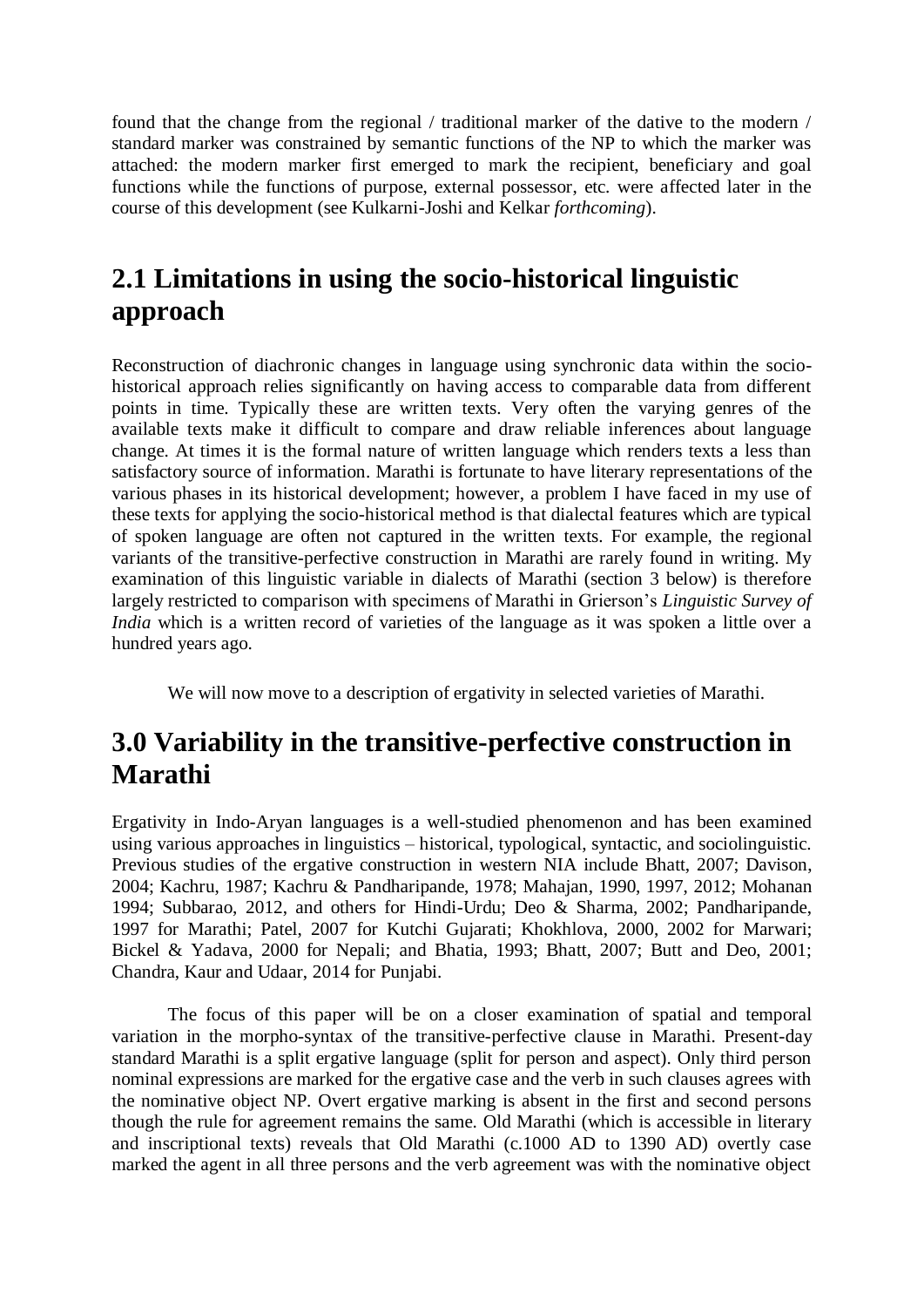(or the verb took default neuter agreement). The regional varieties of present-day Marathi reveal Old Marathi-like or standard-Marathi-like nominal marking and agreement pattern or they have lost ergativity altogether; yet others show variability in marking the agent with ergative case and variability in patterns of agreement as well. Such variability is more evident in the speech varieties at the borders of the Marathi-speaking region today.

The synchronic, contemporary data for this study are drawn from five regional varieties of Marathi:

- i. the standard dialect based on the educated, Pune variety;
- ii. the Nagpur variety bordering Hindi to the north-east of the Marathispeaking region today;
- iii. Ahirani bordering Gujarati to the north-west of the Marathi-speaking region today;
- iv. the Sangameshwar speech variety in the Konkan close to Goan Konkani to the south-west of the Marathi-speaking region today; and
- v. southern variety of Marathi in Kolhapur district bordering Dravidian Kannada.

The data were gathered in the course of an on-going Survey of the Dialects of the Marathi language at the Deccan College,  $Pune<sup>1</sup>$ . The focus of this project is on capturing morphosyntactic variability. Data were gleaned through personal narrations, narrations of traditional stories and responses to a semi-structured questionnaire based on videos developed by the project team at the Deccan College. Elicitation and translation could not have been useful in collecting data on dialects of a single language. Further, the relatively infrequent occurrence of morpho-syntactic variables in natural speech is well-known. Hence, videos were developed to elicit particular agreement patterns, case markers, verb forms, etc. These responses were cross-checked with data from narrations. Narrations are seen as advantageous for employing the social-dialectological approach. Narration is a cultural universal, they have ready accessibility, length of discourse specimens facilitates statistical counts (cf. quantitative analyses in social dialectology) and it guarantees availability of a number of examples of given construction-types in the text (Hopper Thompson 1980: 282). For the diachronic dialectal data in this paper I have relied on published sources, mainly the Linguistic Survey of India (1905; Vol. VII) and partly on Ghatage"s *Survey of Marathi Dialects* (for Kudali).

# **3.1 Old Marathi**

-

The transitive-perfective construction in Old Marathi had overt morphological marking on personal pronouns in all three persons. The first and second person plural pronouns in Old Marathi show syncretism. Agreement was with the nominative object. The available written records for old Marathi suggest a homogenous, non-variable ergative system in Old Marathi.

 $<sup>1</sup>$  The project is funded by the Rajya Marathi Vikas Sanstha of the Government of Maharashtra and is being</sup> implemented at the Deccan College, Pune since September 2017. Till date, data have been collected in sixteen of the 36 districts in Maharashtra from 154 villages and 1543 speakers.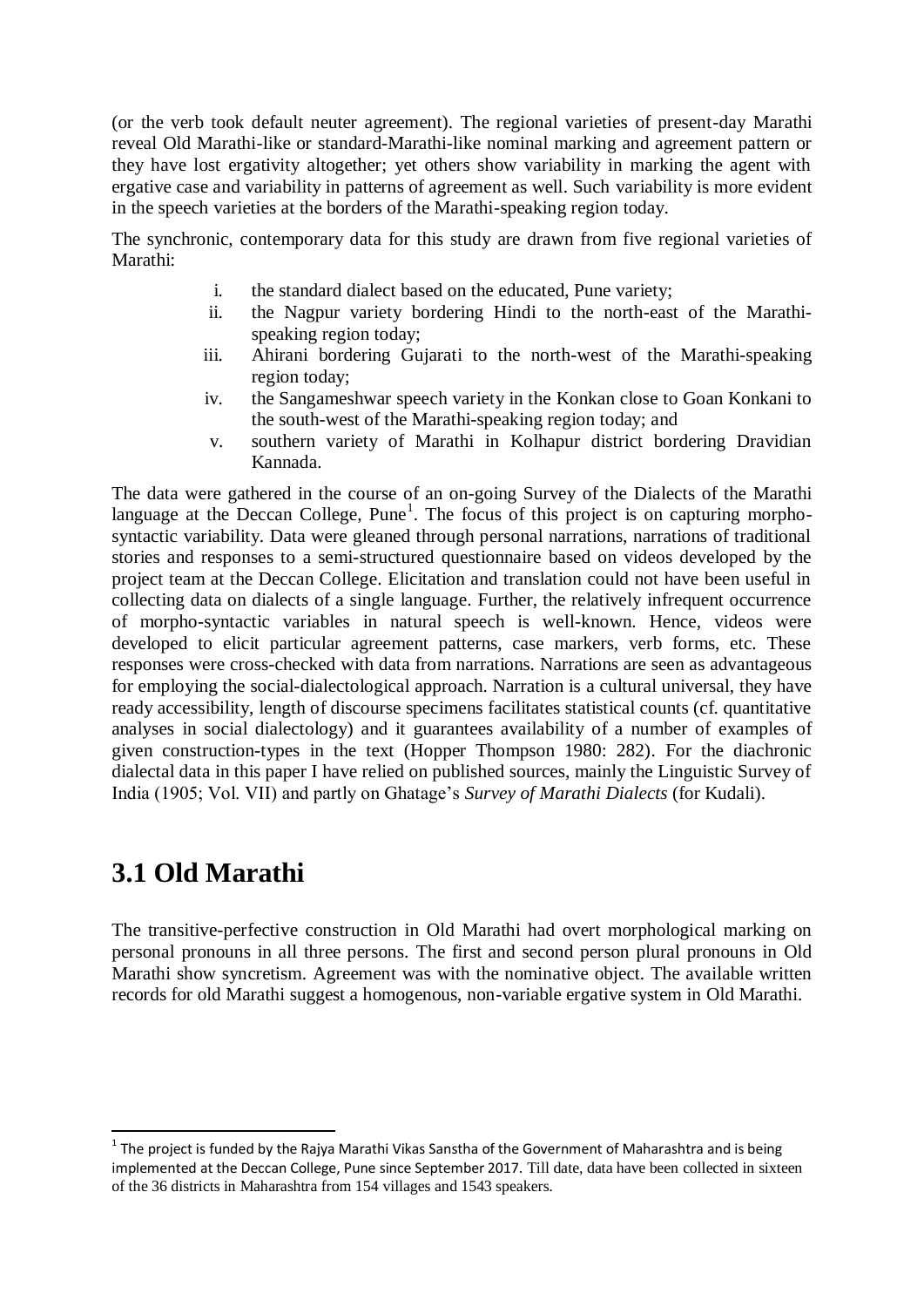| <b>ASPECT</b> | Person         | Number   |                     |  |
|---------------|----------------|----------|---------------------|--|
|               |                | Singular | Plural              |  |
| Non-Perf      | 1              | mi       | amhi                |  |
| Perf          | 1              | miya     | $am$ <sup>h</sup> i |  |
| Non-Perf      | $\overline{2}$ | tu       | tumhi               |  |
| Perf          | $\overline{2}$ | tuwa     | tumhi               |  |
| Non-Perf      | 3              | to       | tyani               |  |
| Perf          | 3              | tene     | tyani               |  |

Table 1: Pronominal paradigm of Old Marathi (based on Tulpule 1960)

*Examples of the transitive-perfective construction in Old Marathi*

1. *mīya ramatẽ mhaṇitlẽ* [Līḷāčəritrǝ: Līḷā 317]

I.ERG ram.ACC say.PFV.3SN

'I said to Ram.'

2. *tẽhĩ gosawīyãtẽ dekhilẽ* [Līḷāčəritrǝ: Līḷā 315]

he.ERG sage.ACC see.PFV.3SN

'He saw the sage.'

# **3.2 The standard dialect of Marathi**

Split-ergativity, where the ergative case marking occurs only in the perfective aspect, is reported for the western NIA (New Indo-Aryan) languages such as Hindi-Urdu, Gujarati, Punjabi, Sindhi, but not for Bangla, Oriya, Bhojpuri, and Marathi. In the standard dialect of Marathi, only the third person subject NP of a finite transitive clause in the perfective aspect bears ergative marker (i.e. the case marker -*ne/-ni/-nə*); direct objects and subjects of intransitive clauses are nominative and the verb agrees with the non-case marked NP (3a); if both subject and object NPs are case-marked, the verb shows default, neuter agreement (3b). Overt morphological-marking on the first and second person pronouns in the ergative construction of Old Marathi is lost in present-day standard Marathi. Further, the 1st and 2nd person pronominal forms are identical to the corresponding non-perfective pronominal forms in OM. Syncretism in the first and second person plural pronouns of OM persists in today"s standard variety.

Standard Marathi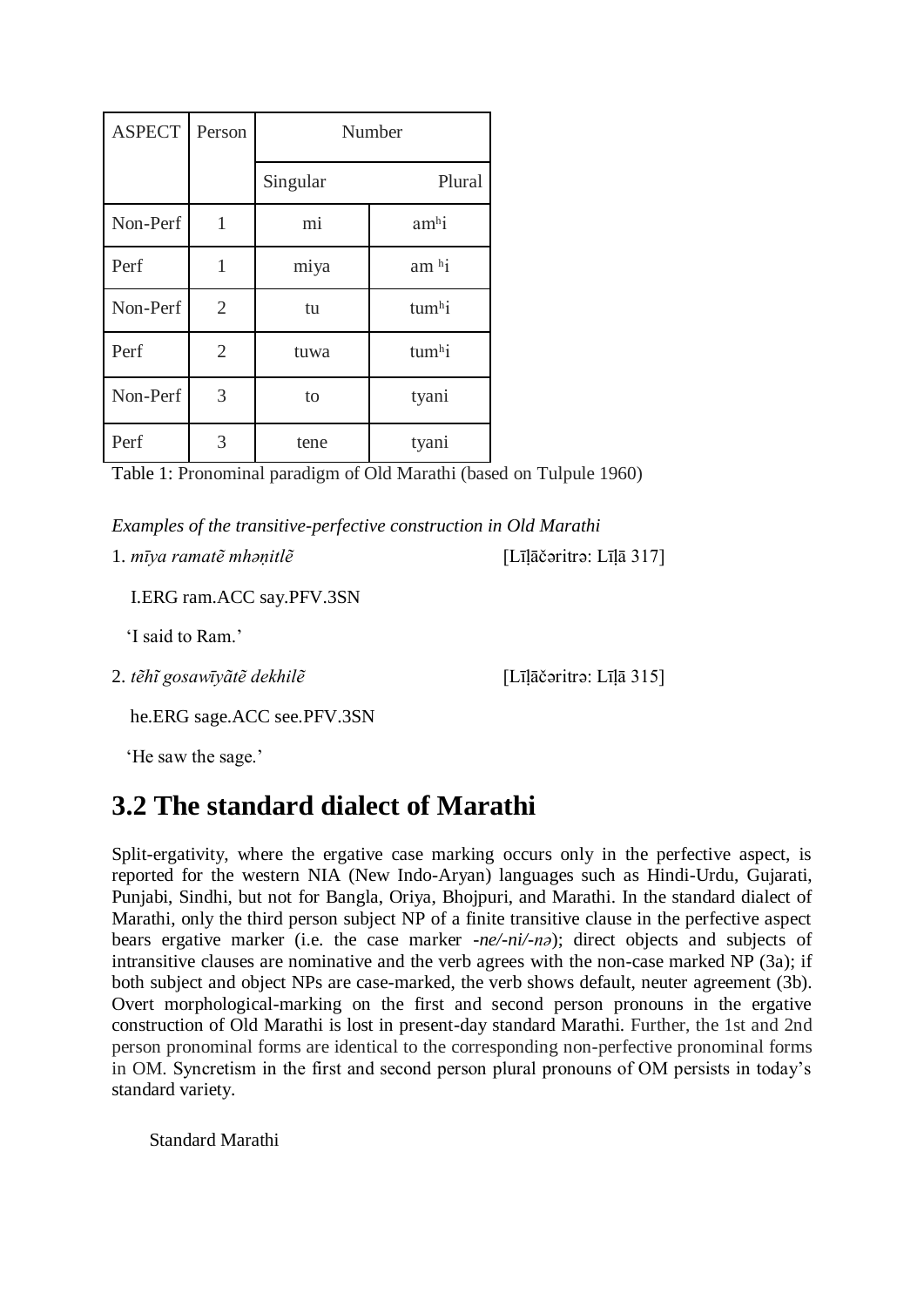- 3a. *ti-nə/e/i kagəd phaɖ-l-a* she-ERG paper.3SM tear-PERF-3SM She tore the paper.
- 3b. *tyanə/e/i muli-la mar-l-e* he-ERG girl.3SF-ACC hit-PERF-3SN He hit the girl.

When Marathi was codified / standardised towards the end of the nineteenth century, the standard variety was based on the variety spoken by the educated elite class in Pune (Poona). Grierson"s data for Poona Marathi reveals variability in the forms of the first and second personal pronouns in a single speaker"s speech (*myã* and *mi* in competition; *twã* of Old Marathi is still retained in Poona variety of the late nineteenth / early twentieth century.) This variability is absent in present day standard / Pune Marathi.

Poona Marathi of the late nineteenth century (Grierson 1905: Poona Specimen 1)

- 4. *tujhi adnya mi kadhĩ-hi moḍ<sup>ǝ</sup> li nahĩ*  your.SF command.SF I.ERG when-even break.3SF NEG "I never disobeyed your command."
- 5. *tǝri myã apǝlya mitra-bǝrobǝr čǝin kǝrawi mhǝṇūn twã mǝla kǝdhi kǝrḍũ hi dilẽ nahĩs* yet I.ERG self.OBL friend.OBL-with revelry.3SF do.SUBJ therefore you.ERG I.DAT when young lamb even give.3SN NEG.2S

"Yet (you) never gave me a lamb"s young one so that I could make merry with my friends."

We will examine verbal agreement and ergative marking on the subject NP in the transitive, perfective clause in regional varieties of Marathi. Our interest will be in questions such as the following: What is the nature of variability observed in the morpho-syntax of the transitiveergative clause in contemporary regional varieties of Marathi? Can we trace the trajectory of change from Old Marathi-like system / a historically prior state to the present-day? What are the socio-linguistic / socio-historical correlates of the observed change(s)?

# **3.3 The dialectal data: diachronic and synchronic**

The SDML (Survey of Dialects of the Marathi Language) data collected so far indicates three broad patterns in the morpho-syntax of the transitive-perfective construction (listed below as A, B and C).

### [A] **Retention of Old Marathi-like ergativity in Nagpur Marathi**

Of the surveyed regional varieties, the Nagpur variety retains overt morphological marking on personal pronouns in all three persons and agreement with the nominative object in the transitive-perfective clause, as in Old Marathi.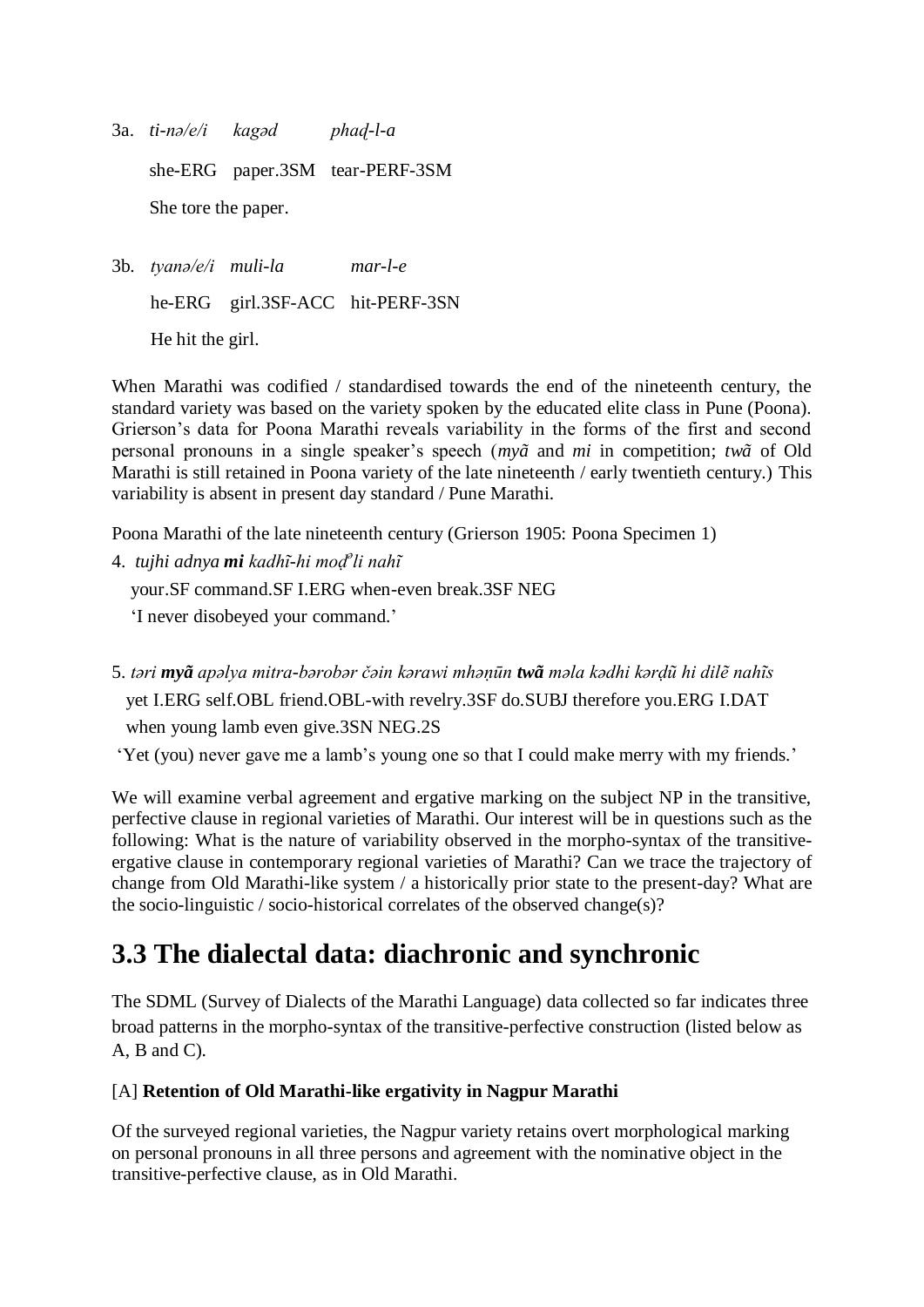| <b>ASPECT</b> | Person         | Number   |        |  |
|---------------|----------------|----------|--------|--|
|               |                | Singular | Plural |  |
| Non-Perf      | 1              | mi       | ami    |  |
| Perf          | 1              | mya, mi  | ami    |  |
| Non-Perf      | $\overline{2}$ | tu       | tumi   |  |
| Perf          | $\overline{2}$ | twa      | tumi   |  |
| Non-Perf      | 3              | to/ti/te | ??     |  |
| Perf          | 3              | tyanə    | tyani  |  |

Table 2: Pronominal paradigm of the Nagpur dialect (based on LSI data)

| <b>ASPECT</b> | Person         | Number                  |           |  |
|---------------|----------------|-------------------------|-----------|--|
|               |                | Singular                | Plural    |  |
| Non-Perf      | 1              | mi                      | ami       |  |
| Perf          | 1              | mi/miya/mina            | ami       |  |
| Non-Perf      | $\overline{2}$ | tu                      | tumi      |  |
| Perf          | $\overline{2}$ | tu/tya/tuna             | tumi      |  |
| Non-Perf      | 3              | to/ti/te                | <b>NA</b> |  |
| Perf          | 3              | tyani / tini /<br>tyanə | tyani     |  |

Table 3: Table Pronominal paradigm of the Nagpur dialect (based on SDML data)

*Example of Nagpur Marathi of the late nineteenth century (Grierson 1905: Specimen no. 1)* 

6. mya ap<sup>a</sup>lya mitra-bərobər čəin kəray-saṭhi twa mə-la kok<sup>a</sup>ru dekhil dellə nahi 1S.ERG self.OBL. friend-with fun do.NON.FIN.-for you.ERG 1S-DAT young goat.SN even give.PFV.3SN NEG

"You didn"t even give me a young goat for me and my friends to play with."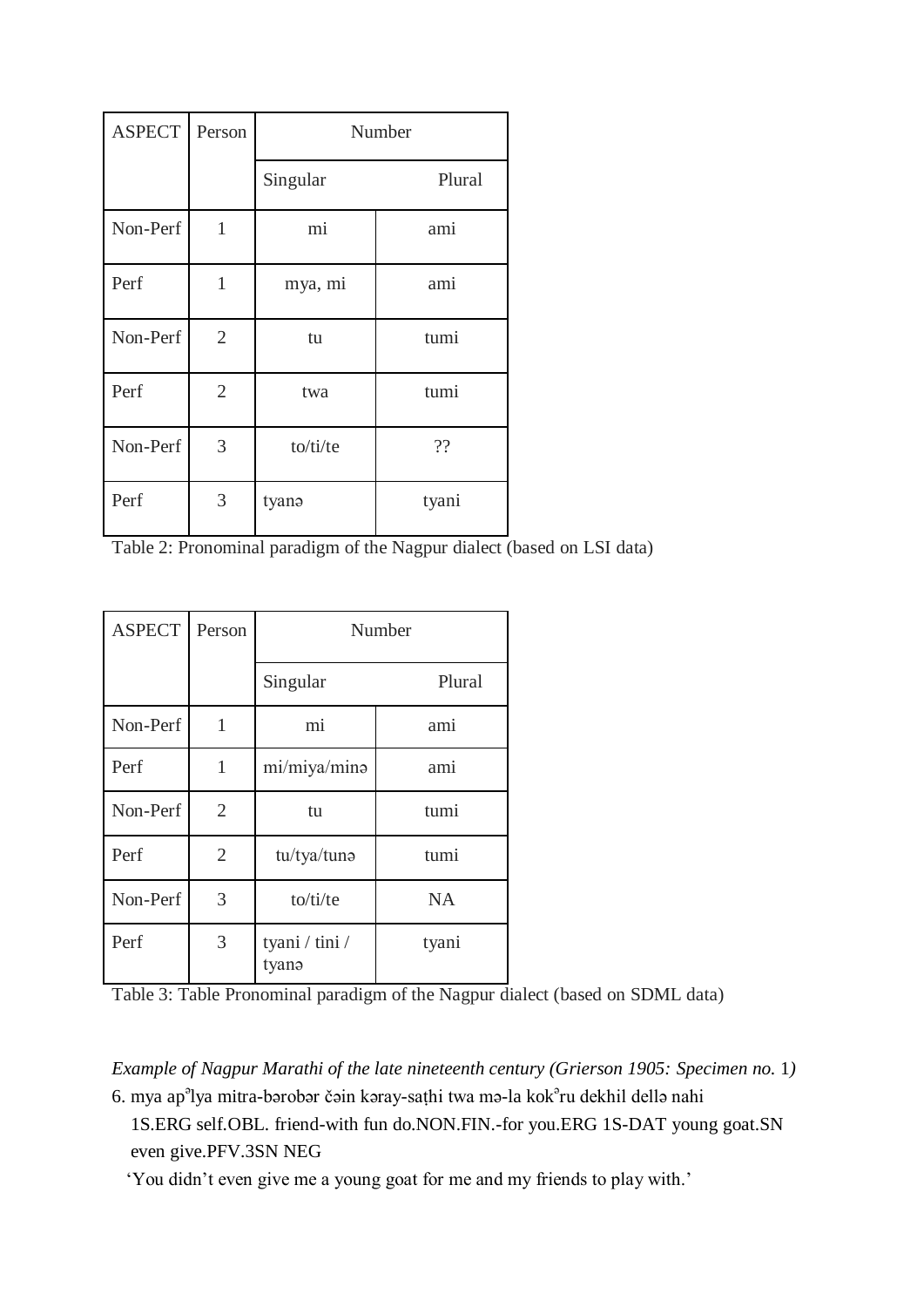*Example of Nagpur Marathi of the present times (SDML, 2019)* 7. mi-nǝ khal-un pay-l-ǝ

I-ERG below-ABL see-PFV-3SN

"I saw (something) from below."

The past tense is formed as in the Dekhan,; thus *mya mar<sup>a</sup>l*a I struck, *tya mar<sup>a</sup>la* thou struckest. The third person singular of transitive verbs sometimes ends in *an*; thus *dhaḍ*<sup>*e*</sup>lan sent. […] The past tense of transitive verbs is used in the same way as in the Dekhan, the subject being put in the case of the agent, and the verb agreeing with the object in gender and number or being put in the neuter singular (LSI Vol. VII, p. 221).

We note an expansion in terms of morphological forms available in the first and second person singular pronouns in the transitive-perfective clause in the Nagpur speech variety. The predominant forms heard in the course of field work in rural Nagpur were *minə* "I-ERG" and *tunə '*you-ERG". Interestingly, these are not attested in the LSI Nagpur specimens. (Hindi-like ergative pronominal forms marked by *–ne* are attested in the LSI further to the east in the Chhindwara speech variety (see Grierson 1905: 319-329). Further research would reveal the developments which led to the present-day forms in the Nagpur dialect. [Nagpur and Chhindwara were a part of the Central province under British rule.] Was a non-local morphological marker adopted to mark the ergative in the Nagpur variety? If yes, how do we account for the observation that a non-local feature was adopted by this regional variety of Marathi? Or, could the –ni marking in the first and second persons have resulted from an analogical change modelled on the third person pronouns? Answering these questions requires further examination of the data.

Agreement pattern in the Nagpur speech variety, both in the LSI and in the SDML data are as in standard Marathi: the verb agrees with the non-case marked object NP or shows singular neuter agreement.

#### **[B] Development of standard-Marathi-like ergativity: Ahirani**

Ahirani (also referred to in the literature as Khandeshi, Dhed Gujarai) instantiates this type of ergativity among the dialects of Marathi. Ahirani (Khandeshi) is not classified as a dialect of Marathi by Grierson, but as belonging to the central NIA group along with Bhili, Banjārī or Labhānī, Bahrūpiā, etc. Grierson provides two specimens of the speech variety sampled in Khandesh, Nandurbar taluka (Grierson 1905, Vol IX.3. specimen nos. 65 and 66). The pronominal paradigms for Ahirani of the late nineteenth century (LSI data) and that of the present day are presented in Tables 4A and 4B respectively.

| <b>ASPECT</b> | Person | Number   |               |  |
|---------------|--------|----------|---------------|--|
|               |        | Singular | Plural        |  |
| Non-Perf      |        | mi, mai  | ham, am, apən |  |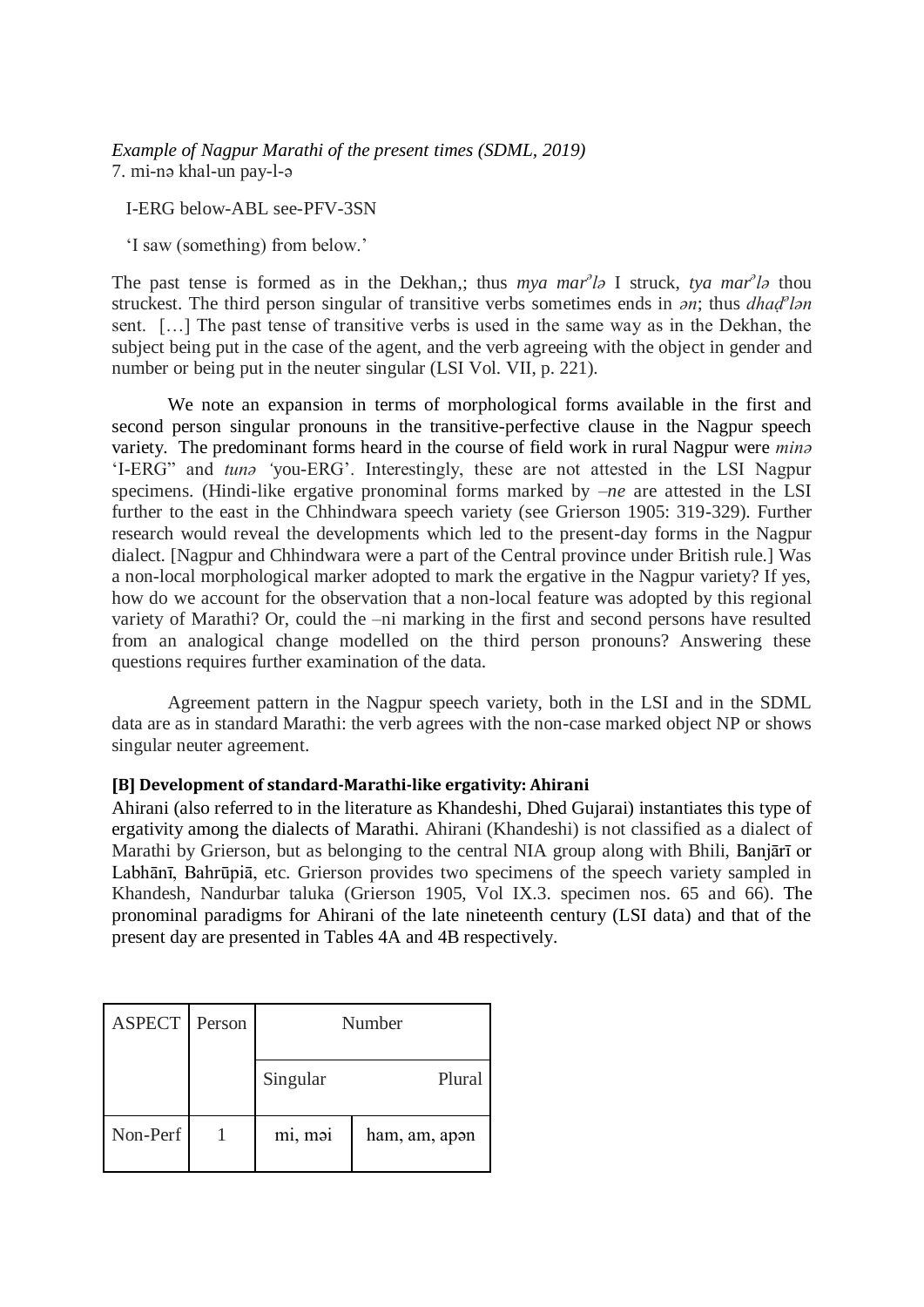| Perf     |                | mi, me     | ami, amhu   |
|----------|----------------|------------|-------------|
| Non-Perf | 2              | tu         | tum         |
| Perf     | $\overline{2}$ | tu, tuna   | tumi, tumhi |
| Non-Perf | 3              | to, ti, te | te, tya     |
| Perf     | 3              | tyane      | <b>NA</b>   |

Table 4A: Pronominal paradigm of the Khandeshi/ Ahirani dialect (based on LSI Vol. IX.3 data, p. 209)

| <b>ASPECT</b> | Person         | Number   |                 |  |
|---------------|----------------|----------|-----------------|--|
|               |                | Singular | Plural          |  |
| Non-Perf      | $\mathbf{1}$   | mi       | ami, amhi       |  |
| Perf          | 1              | mi       | ami, amin, amhi |  |
| Non-Perf      | $\overline{2}$ | tu       | tumi            |  |
| Perf          | $\overline{2}$ | tu       | tumi, tumin     |  |
| Non-Perf      | 3              | to/ti    | tya             |  |
| Perf          | 3              | tyani    | tyasni          |  |

Table 4B: Pronominal paradigm of the Ahirani dialect (based on SDML data)

A caveat we would like to add immediately is that the comparison of the ergative constructions in Ahirani in the LSI and in the SDML is being attempted here although the LSI specimen was collected in Nandurbar district and the available SDML specimen was collected in the neighbouring Dhule district.

On comparing the two paradigms, we note complete syncretism in the first and second person singular forms in present-day Ahirani; the forms *mi* and *tu* are used both in nonperfective and in perfective constructions. This development in Dhule Ahirani may have resulted from close contact with / bilingualism in Marathi.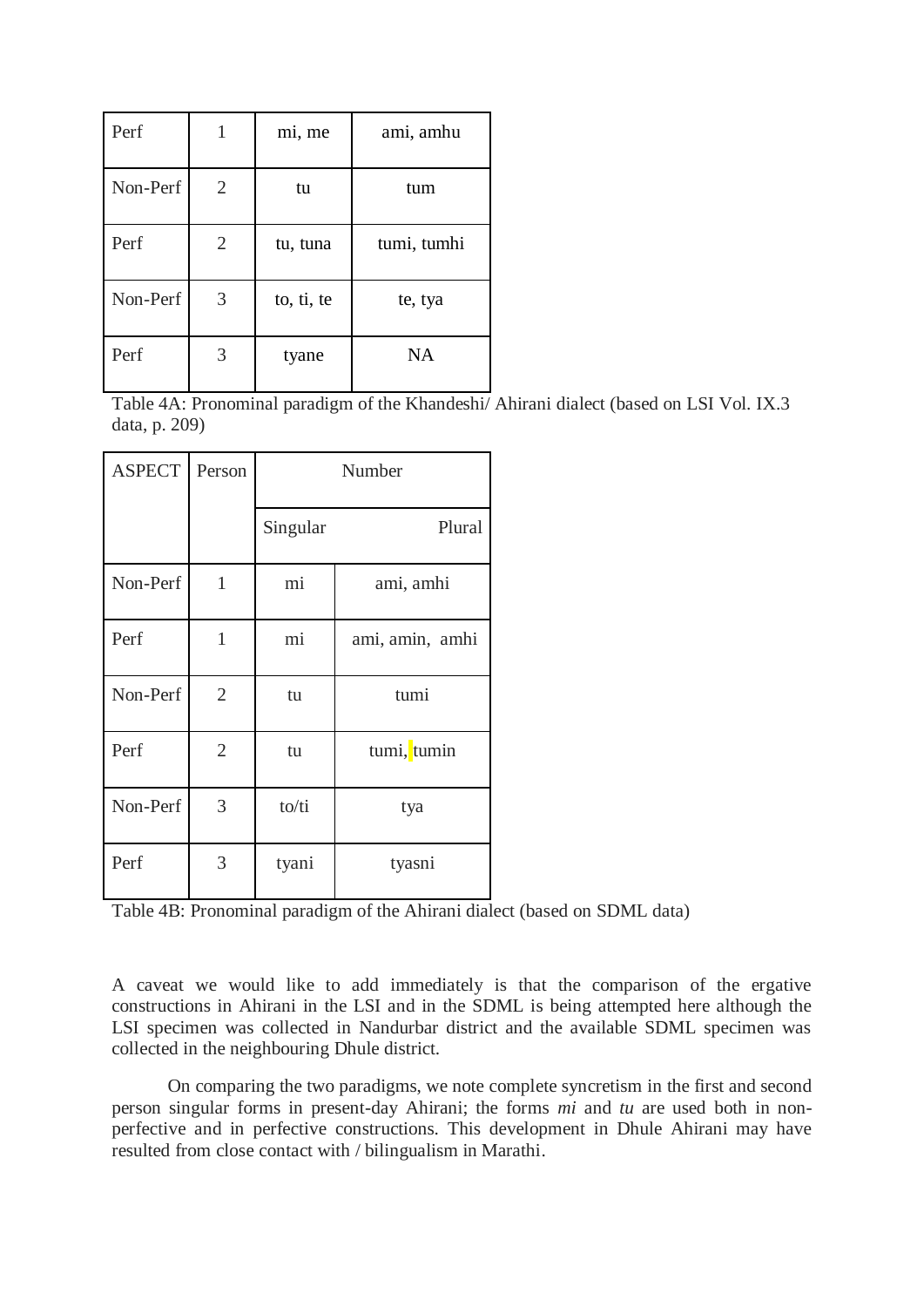We do not see similar syncretism in the first and second person plural pronouns. Ahirani is said to represent a grammatical system having a mix of characteristics of neighbouring Gujarati and Marathi. But we find that the plural forms in the pronominal paradigm of Ahirani are more differentiated than those of either Marathi or Gujarati (cf. section 3.2 for standard Marathi and Table 5 for Gujarati). While the nominative and agentive first and second person plural pronouns in both Marathi and Gujarati show syncretism, the equivalent pronominal forms in Ahirani (LSI Vol. IX.3, p. 209 as well as SDML data) show absence of syncretism. However, the SDML Ahirani data shows overlap among the pronominal forms used in non-perfective and in perfective constructions. This variability reflects reflexes of diachronic change and indicates a period of fluctuation and potential language change. It will be interesting to note the projected direction of this on-going change. The –n marking on first and second person plural pronouns in the perfective (*amin* we.ERG, *tumin* you.PL.ERG) may also have resulted from analogy with the third person pronominal forms. Educated Ahirani speakers optionally used standard-Marathi-like pronominal forms.

Verbal agreement in the LSI specimen of Khandeshi / Ahirani, and that in the presentday Dhule Ahirani (SDML) is like that in Old Marathi and in Standard Marathi.

8. tya-ni tyas-le ap<sup>a</sup>li  $\sin^9$ gi  $wat-ī$  did- $\overline{1}$  he-ERG he-DAT self.3SF property.SF distribute-CP give.PFV.3SF 'He divided his property (among his sons).' (LSI Vol IX.3, Specimen No. 65 collected in Nandurbar district)

| 9. te por-ni                            | tva | manus-le                                | piwan         | pani | $di-n-e$             |
|-----------------------------------------|-----|-----------------------------------------|---------------|------|----------------------|
| that girl-ERG that OBL man-DAT          |     |                                         | drink.NON.FIN |      | water.N give-PFV-3SN |
| 'The girl gave the man water to drink.' |     |                                         |               |      |                      |
|                                         |     | (SDML data collected in Dhule district) |               |      |                      |

10. amin khir khadi we.ERG\*2 porridge.SF eat.PFV.3SF 'We ate the porridge.' (SDML data collected in Dhule district)

| <b>ASPECT</b> | Person | Number   |           |  |
|---------------|--------|----------|-----------|--|
|               |        | Singular | Plural    |  |
| Non-Perf      |        | hu       | ame, am   |  |
| Perf          |        | mẽ       | ame       |  |
| Non-Perf      | 2      | tu       | tome, tam |  |

**<sup>.</sup>**  $2$  The nominative and ergative forms of  $1<sup>st</sup>$  plural need to be cross-checked.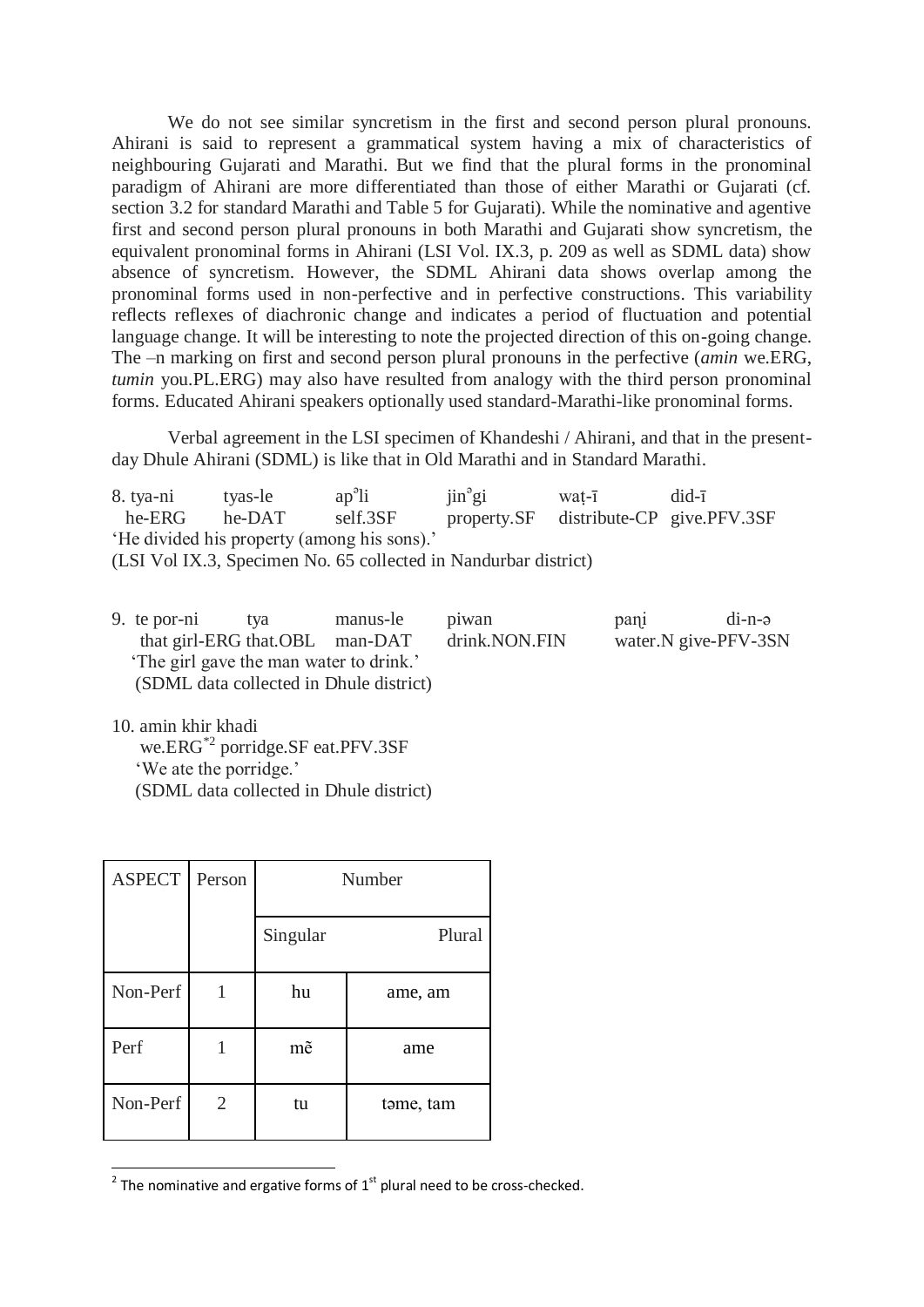| Perf     |   | tẽ   | təme |
|----------|---|------|------|
| Non-Perf | 3 | te   | teo  |
| Perf     | 3 | tene | teoe |

Table 5: Pronominal paradigm of Gujarati (based on LSI data, Vol. IX.2)

## **[C] Reduction of ergativity: Konkani in Ratnagiri**

In this sub-section we will consider the Sangameshwar speech variety spoken in the Ratnagiri district in south-west Maharashtra. <sup>3</sup>

| <b>ASPECT</b> | Person         | Number                             |        |  |
|---------------|----------------|------------------------------------|--------|--|
|               |                | Singular                           | Plural |  |
| Non-Perf      | 1              | mi                                 | 3mi    |  |
| Perf          | $\mathbf{1}$   | mini                               | 2mi    |  |
| Non-Perf      | $\overline{2}$ | tũ                                 | tumi   |  |
| Perf          | $\overline{2}$ | tuni                               | tumi   |  |
| Non-Perf      | 3              | $\frac{\mathrm{10}}{\mathrm{}}$ ti | te     |  |
| Perf          | 3              | tyani/tini                         | tyanni |  |

Table 6. Pronominal paradigm of the Sangameshwar speech variety (based on LSI data; p.66)

| ASPECT Person | Number         |                 |
|---------------|----------------|-----------------|
|               | Singular       | Plural          |
| Non-Perf      | m <sub>1</sub> | 2 <sub>m1</sub> |
| Perf          | m <sub>1</sub> | əmi             |

1

<sup>&</sup>lt;sup>3</sup> Grierson makes a difference between the Konkan standard (which includes varieties such Agri, Bankoti and Sangameshwari in the coastal stretch from Thane to north Ratnagiri) and Konkani spoken in the region extending from Rajapur in Ratnagiri district uptil Sindhudurg district.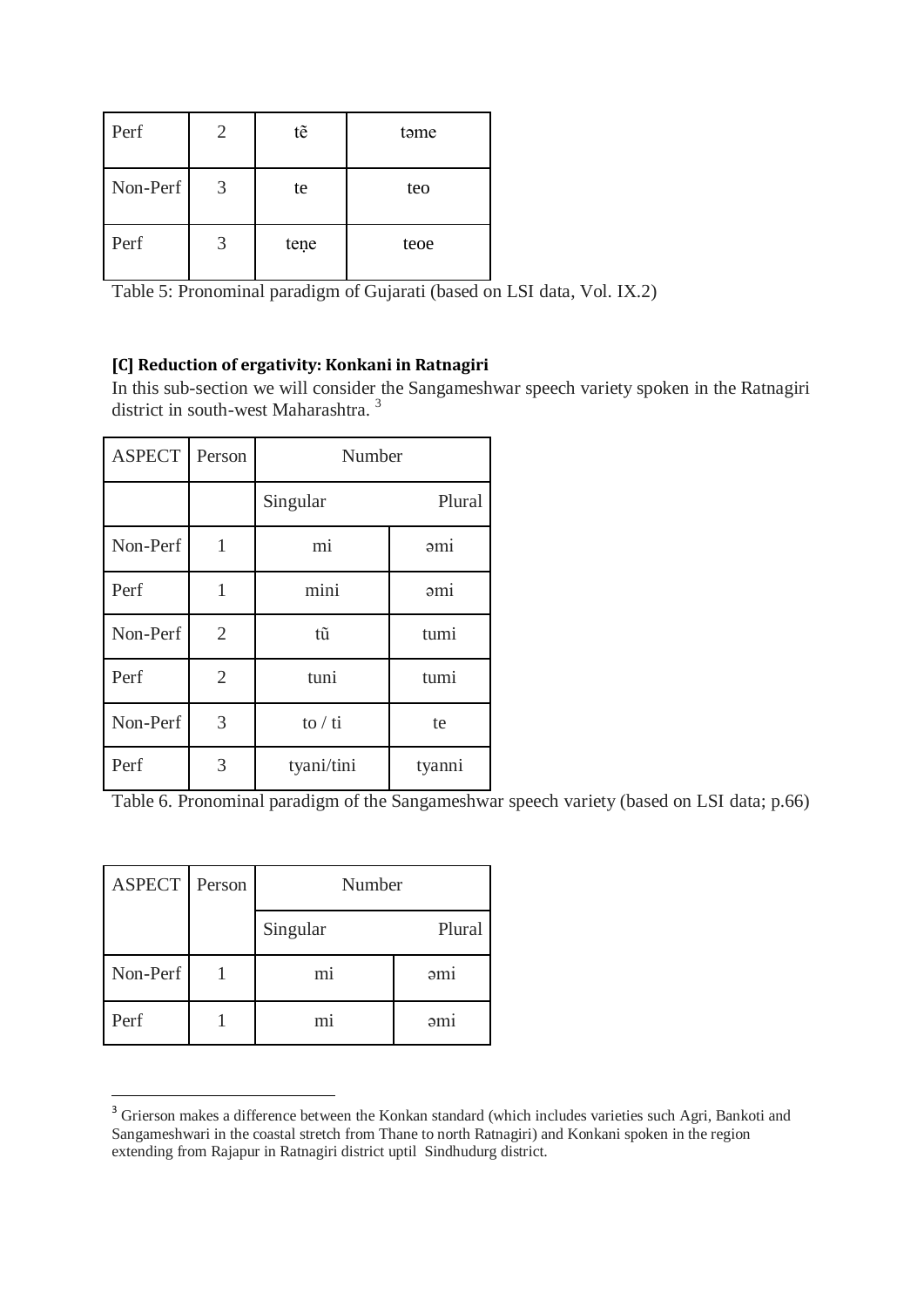| Non-Perf | 2. | tu                                  | tumi   |
|----------|----|-------------------------------------|--------|
| Perf     |    | tu                                  | tumi   |
| Non-Perf | 3  | $\frac{\mathrm{1}}{\mathrm{10}}$ ti | te     |
| Perf     |    | tyane/tine                          | tyanni |

Table 7. Pronominal paradigm of the Sangameshwar speech variety (based on SDML data)

We compared the pronominal paradigms of the Sangameshwar speech variety as attested in the LSI and in the SDML; over time, syncretism has developed in the first and second person singular pronouns. The LSI evidence shows that, unlike Old Marathi, case syncretism occurred in the first and second person plural pronouns in Sangameshwar a hundred years ago.

Grierson (1905: 122) observes that Sangamshwari closely agrees with the Konkan Standard of Marathi (cf. footnote 4). Verbal agreement in the transitive–perfective clause in Sangameshwar variety / Standard Konkan is with the object, even if it is inflected (as in Goan Konkani and in Gujarati). See examples 11-15 below: sentences 12-15 show agreement with the case-marked object; sentence 15 shows agreement with a non-inflected object NP *vãṭṇi*.

- 11. tya giresta-n hya-s ḍukrã tsaraya-s seta-var dhaḍ-l-an that person-ERG he-DAT pigs feed-DAT field.OBL-LOC send-PFV-3S 'That person sent him to the field to feed pigs.' (LSI 1905:125)
- 12. bap<sup>°</sup>sa-n tya-s [....] miți mar<sup>a-</sup>l-an father-ERG he-DAT […] embrace.SF hit-PFV-3S 'Father embraced him.' (LSI 1905:126)

| 13. | tya-nə                         | eka | gəd-ya-s                 | sad | ghot-l-an    |
|-----|--------------------------------|-----|--------------------------|-----|--------------|
|     | he.OBL-ERG one.OBL             |     | labourer-OBL-DAT call.SF |     | throw-PFV-3S |
|     | <i>He called a labourer.</i> ' |     |                          |     |              |

14. leka-n bapsa-s pərət bolna ke-l-an child-ERG father-DAT again speech.SN do-PFV-3S "*The child once again spoke to the father.*"

15. mạg tya-nạ tyãs-ni ap<sup>a</sup>lya jinǝgi-č-i vãtni then he-ERG he-DAT self.OBL property.OBL-GEN-3SF division.SF kǝrun di-l-i do-CP give-PFV-3SF Then he divided his property and gave (his son) his share.' (LSI 1905:125)

In data collected for the SDML project, we find variability in verbal agreement in the Sangameshwar villages. The variability appears to be correlated with the religion of the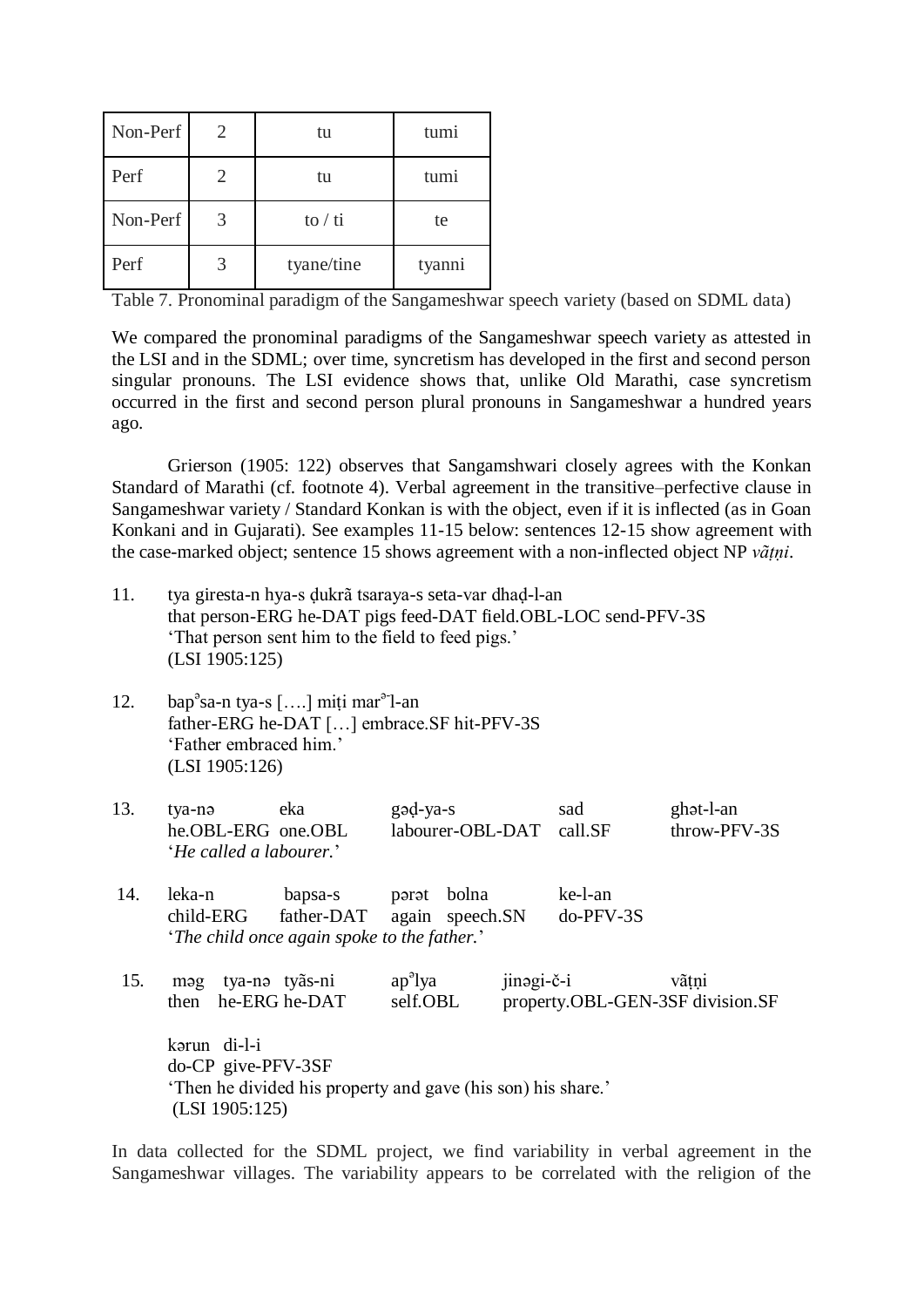speaker. Non-Muslim collaborators in Sangameshwar use standard-Marathi-like agreement (with non-inflected object NP). Among Muslim collaborators in Sangameshwar (Karanjari, Amavali, Kondivare and Kasba villages), the verb agrees with the second person plural and third person (sg. or pl.) subject; elsewhere the verb agrees with the nominative object (Kazi 2019). It is also worth noting that non-Muslims in Sangameshwar / Ratnagiri report Marathi as their home language while Muslims report Kokni to be the home language (ibid.)

| 16. | tuj-ya            |                          | dædi-ni                                         | tu-jya             | pappa-ni       |
|-----|-------------------|--------------------------|-------------------------------------------------|--------------------|----------------|
|     | you-GEN-OBL       |                          | daddy-ERG                                       | you-GEN.OBL        | father.OBL-ERG |
|     | parti<br>party.SF | $t^h$ <sub>2W</sub> -len | keep-PFV.3PL                                    | həyt<br>be.PRS.3PL |                |
|     |                   |                          | 'That's why your father has organized a party.' |                    |                |

(Excerpt from the Prodigal Son Story collected for the SDML from Muslim collaborator in Kasba village by Kazi 2019)

In sentence 15 (collected in the Kasba village in Sangameshwar taluka), the verb  $t^h$ *aw-len* agrees with the ergative subject *dædi-ni* or *pəppa-ni* (3rd HON.). Similarly, in the sentences *tumi kagəd phaḍlew* "You (pl) tore the papers", *tumi porala nijəwlew* "You (pl) put the child to sleep.' the verb agrees with the subject.

### **[D] Loss of ergativity in southern Maharashtra**

In this sub-section we Chandgad-Gadahinglaj

In the southern variety (both the Gadahinglaj and Chandgad varieties) of Marathi spoken in the district of Kolhapur, overt ergative marking is present in all three persons (as in Old Marathi but unlike the contemporary standard variety). The actual pronominal forms differ: Chandgad variety has the forms *mya* (1st p.)and *tiya* (2nd p.) while the Gadahinglaj variety has *min* $\sigma$  (1<sup>st</sup> p.) and *tun* $\sigma$  (2<sup>nd</sup> p.). In both varieties these pronominal forms co-vary with the forms  $mi$  (1<sup>st</sup> p.) and  $tu$  (2<sup>nd</sup> p.) of the standard speech variety. A further similarity between the transitive-perfective clauses of the two southern varieties is preferred verbal agreement with the subject NP which is unlike all other regional varieties of Marathi. The verb agrees with the person and gender of the subject NP.

| <b>ASPECT</b> | Person | Number         |         |  |  |  |  |
|---------------|--------|----------------|---------|--|--|--|--|
|               |        | Singular       | Plural  |  |  |  |  |
| Non-Perf      |        | m <sub>i</sub> | $amh$ i |  |  |  |  |
| Perf          |        | mi/miya        | $amh$ i |  |  |  |  |

-

<sup>&</sup>lt;sup>4</sup> Deo and Sharma (2009) make the following observation for the Gowari dialect of the documented in Grierson (1905): "transitive perfective subjects in the first and second person do trigger agreement, suggesting that they are behaving like nominatives in both morphology and abstract case features".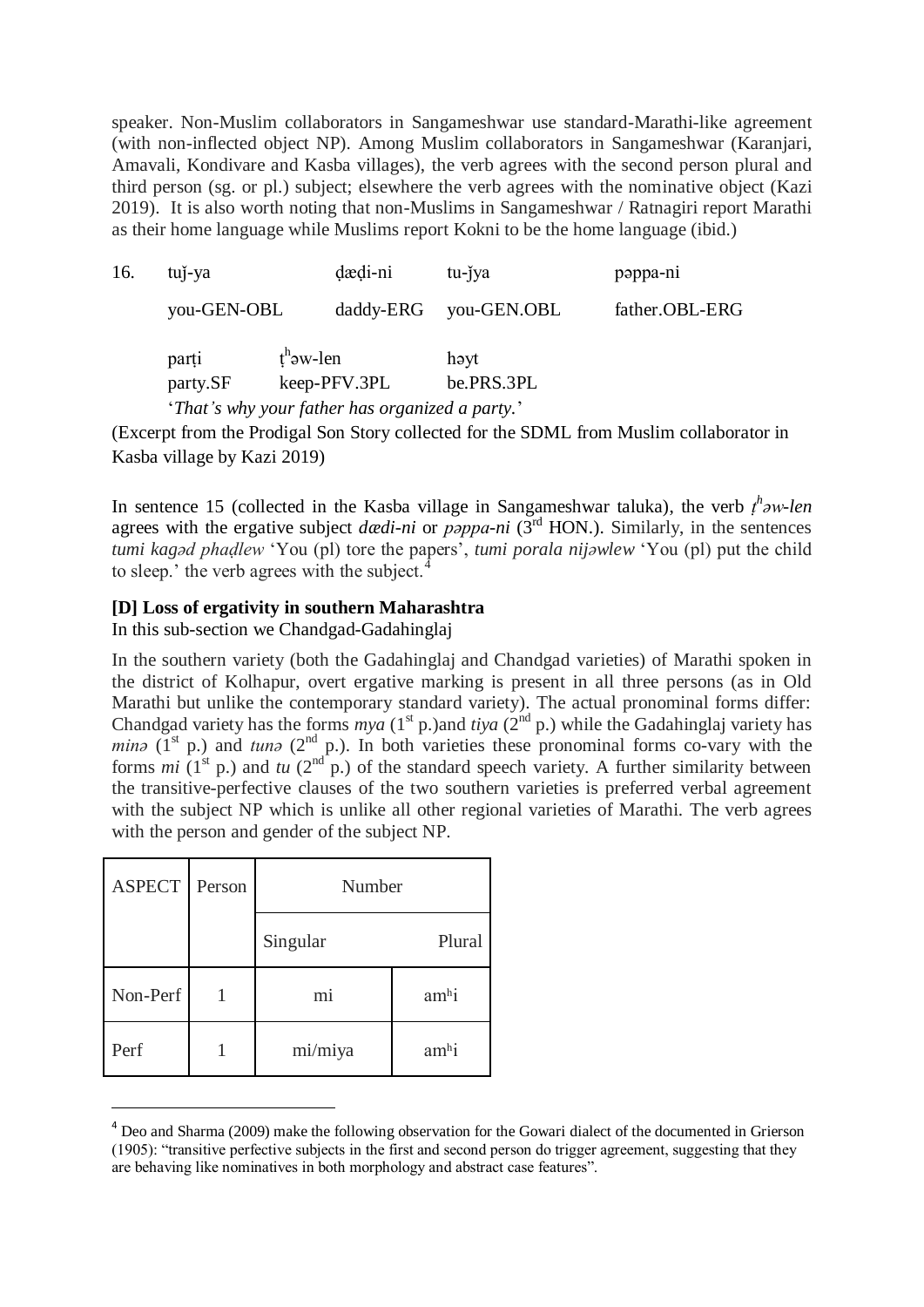| Non-Perf | $\overline{2}$ | tu       | tumhi |  |  |
|----------|----------------|----------|-------|--|--|
| Perf     | $\overline{2}$ | tu/tiya  | tumhi |  |  |
| Non-Perf | 3              | to/ti/te | tyani |  |  |
| Perf     | 3              | to/tyana | tyani |  |  |
|          | 3              | ti/tino  | tyani |  |  |

Table 8: Pronominal paradigm of the Gadahinglaj speech variety (based on SDML data)

In sentence 17, the subject NPs are not marked with instrumental marker in perfective aspect and the verb "to do" agrees with subject.

17. hi BA kelin, natu pəndrawi kelyan she BA do-PFV-3SF grandson  $15<sup>th</sup>$  do-PFV-3SM "She (grand-daughter) has completed graduation and the grandson has studied until the  $15^{\text{th}}$  class."

In sentences 18 and 19, the subject is marked with instrumental marker in perfective aspect and the verb agrees with subject.

- 18. tyani baṭli anlelyani they.ERG bottle.SF bring.PFV.3PL 'They brought the bottle.'
- 19. don<sup>h</sup>i padlya batlya tyanə both fall.CAUS.PFV.3PL bottle.3PL.F he-ERG 'He dropped both the bottles.'

This variant of the transitive-perfective construction is observed in most varieties of Marathi along the Marathi-Kannada border (see also Kulkarni-Joshi 2016 for data on Kupwar). The subject NP forms appear to be marked with the case marker –ne / ni. But the subject agreement prompts us to argue that the seemingly case-marked ergative subject NP has been re-analysed as nominative in the Marathi-Kannada contact region. Arguably, the contact with a Dravidian language, Kannada has triggered this reanalysis in the southern varieties of Marathi.

- 20. *tenǝ punyasnǝ alay* (SDML data collected in Gadahinglaj) he Pune-from come.PFV.PRST.3SM 'He has come from Pune'
- 21. *mina pepar wacayloy* (SDML data collected in Gadahinglaj) I newspaper read.PROG.PRST.1SM 'I am reading the newspaper.'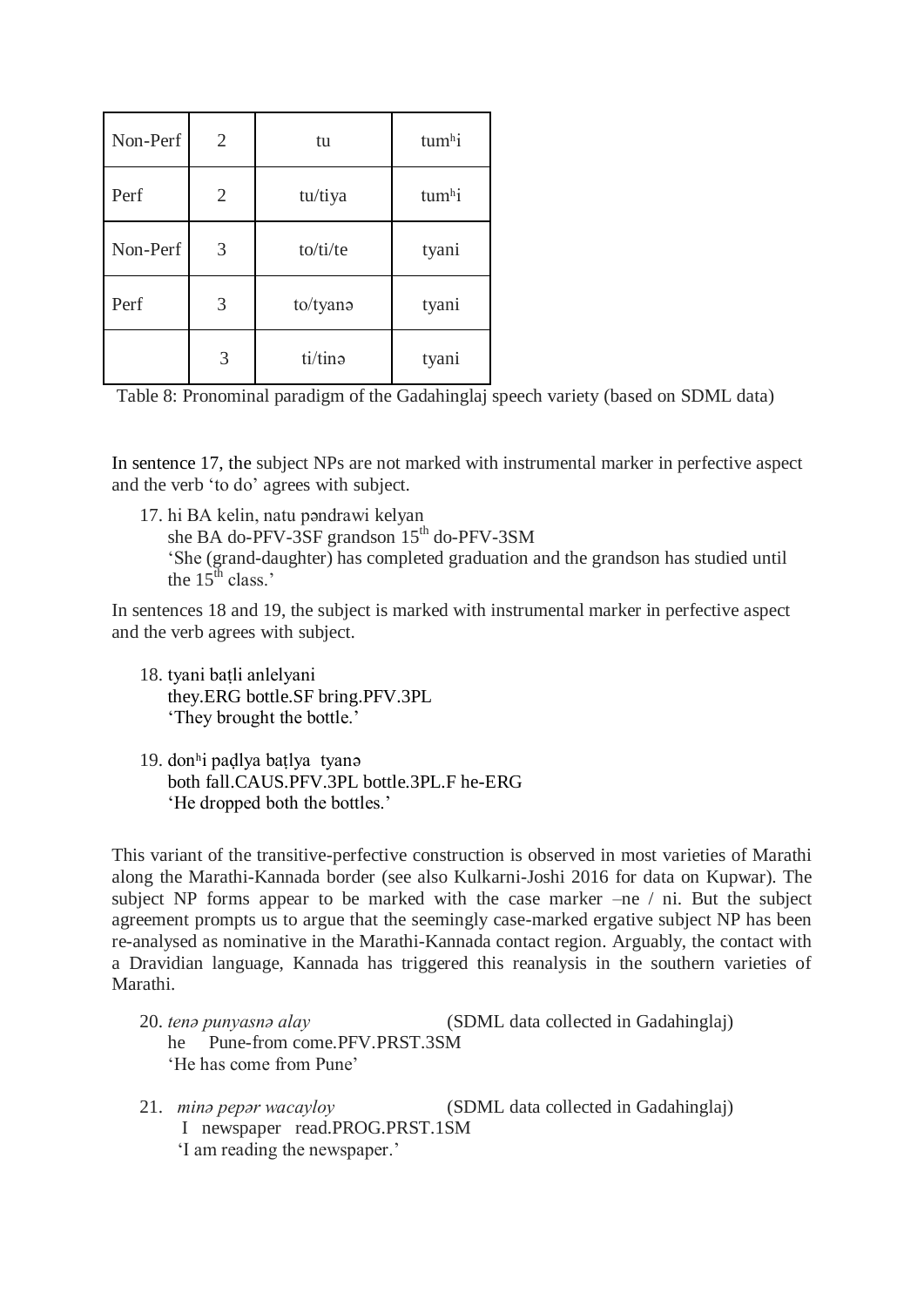22. moṭhya hɔspiṭ°lat kam kǝruca ǝsǝ ṭhǝrǝvi-l-o mi (SDML data collected in Chandgad) big.OBL. hospital.LOC work.SN do-PRED thus decide-PFV-1SM I "I decided to work in the big hospital."

Our proposal that the ergative case-marked pronominal form has been reanalysed as nominative is strengthened by the occurrence of a form such as *teni* , used as an honorific , a pattern which seems to be modelled on the Kannada construction – *tande awaru bandidu* (father he=HON. come.IMPF). The equivalent sentence in this variety of Marathi is presented in (22).

23. *pǝppa teni alyat* (SDML data collected in Gadahinglaj) father he (=HON.) come.PFV.PRST.3PL "Father has come."

This section focused on describing broad patterns in the transitive-perfective clause in selected regional varieties of Marathi.

## **3.3 Inter-speaker and intra-speaker Variability**

Idiolectal (intra-speaker) variation too is attested in the SDML data. For instance, in the data collected in southern Maharashtra in Gadahinglaj taluka of Kolhapur district (village Hebbal Jaldyal) the following variability was observed in the speech of a female speaker aged 55 years:

24. **mi-nə** ajpəryet he diwəs bəɡitlə I-ERG today-until these days see-PFV-3SN 'I saw these days until today.'

 $\zeta$ 

- 25. ti šenə kad<sup>h</sup>un **mi-nə** pəiše bhagiw-l-ə those.F cow dung.PL remove-CP money I-ERG settle-PFV-3SN "I picked cowdung to earn money and settle (these expenses)."
- 26. hyo dongar ewdha ubha kela **mi-n** this.3SM mountain.SM. this much stand up do-PFV-3SM I-ERG "I raised (such a big) this mountain."
- 27. mulɡya-la **mi-nə** kay mʰəṭlə son.OBL-ACC I-ERG what said-PFV-3SN 'What I said to my son was that [...].'
- 28. mh<sub>anun</sub> he kəstə kər-un **mi-nə** lokan-cə šan qhan kadhun **mi-nə** jətən ke-l-əy hence these effort.PL do-CP I-ERG people-GEN cow dung dirt remove-CP I-ERG preserve do-PFV-PRST "I have done dirty jobs in order to save (money)."
- 29. **mi** kaḍʰloy ki tu kaḍʰələs
	- I remove-PFV-1S-PRST or you remove-PFV-2S-PFV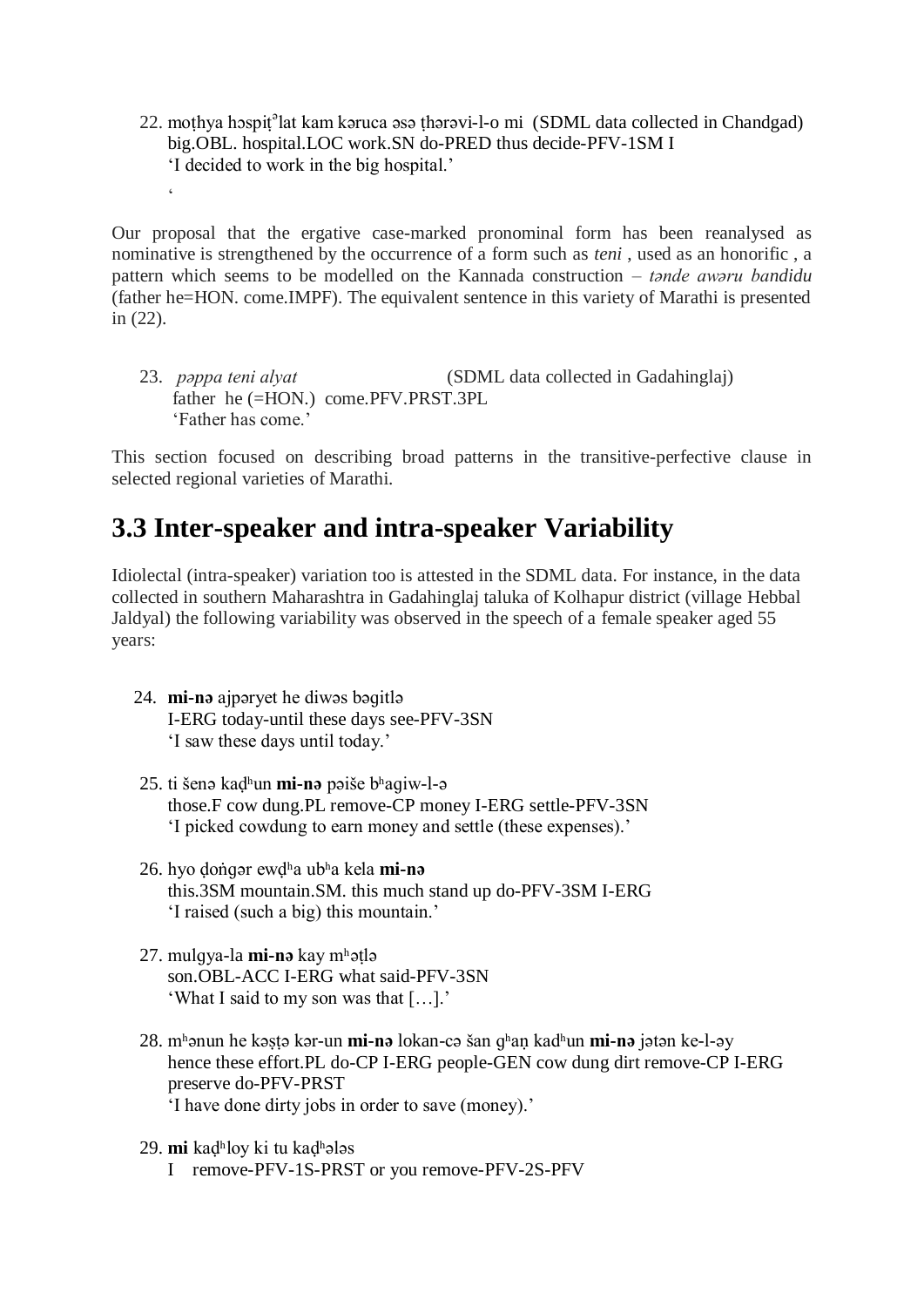(He said to him), have I taken it out or have you taken it out.

30. **mi** tewdhə šen kha-ll-ə səql-ə

I that much.3SN cow dung..SN eat-PFV-3SN all.3SN

'I took the blame."

The occurrence of the first person singular pronominal forms *mi* and *minǝ* in the speech of this single speaker was tabulated as in Table 9.

|                  |                 | Perfective Clause | <b>Imperfective Clause</b> |                   |  |
|------------------|-----------------|-------------------|----------------------------|-------------------|--|
|                  | Transitive verb | Intransitive verb | Transitive verb            | Intransitive verb |  |
| min <sub>σ</sub> | l l             |                   |                            |                   |  |
| mi               | 14              | $\mathfrak b$     |                            | 10                |  |

Table 9: Idiolectal variation in Hebbal Jaldyal (Dist. Kolhapur) Total number of tokens analysed  $= 51$ 

It was observed that the presence or absence of the ergative marking on the pronoun is contingent upon the clause type (perfective or imperfective) and verb type (transitive or intransitive).

Samples collected from younger, educated speakers in this village show a complete absence of the structural alternative 'minǝ'. Evidence for inter-speaker variation becomes evident especially on comparing the speech of older speakers with that of younger, educated speakers. We noted a strong preference for subject agreement among all speakers in this region. Yet, among the younger speakers we see a shift towards standard Marathi-like object agreement (31):

31. **mi** tu-la don kuraḍ-i dak-əw-l-ya (Female, educated speaker aged 25) I.ERG you-DAT two axe.F-PL show-CAUS-PFV-3Pl.F. "I showed you two axes.'

We summarise in the next section our main findings for the morpho-syntax of the transitiveperfective construction in the selected regional dialects of Marathi.

# **4.0 Discussion and conclusion**

The primary aim of this paper was to demonstrate the social dialectological approach to variability in language. This version of dialectology was distinguished from traditional dialectology. Socio-historical linguistics was introduced as a methodological off-shoot of sociolinguistics; the method involved the use of quantification and correlation in comparing synchronic stages of a language and drawing inferences about language change. This was illustrated with the case of regional varieties of Marathi.

We examined the morpho-syntax of the transitive-perfective construction in selected regional varieties of Marathi. The selected dialects included varieties spoken at the extreme ends of the Marathi-speaking region today and the standard dialect. We noted variation across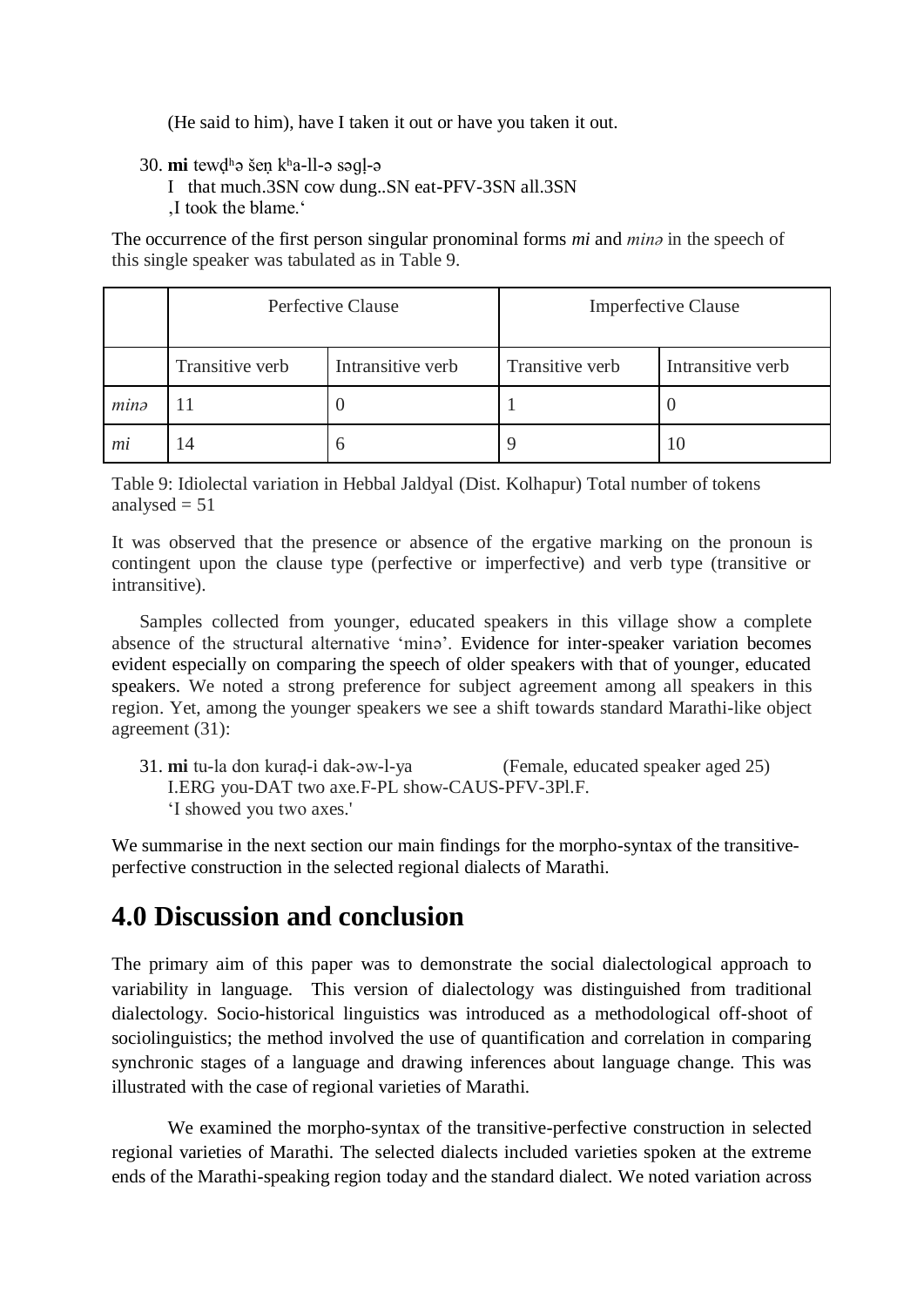|                         |  | these dialects both in case-marking the agent and in verbal agreement. The variation is |  |  |  |  |  |
|-------------------------|--|-----------------------------------------------------------------------------------------|--|--|--|--|--|
| summarised in table 10. |  |                                                                                         |  |  |  |  |  |

|                                                      | Old<br>Marathi        | Standard<br>Marathi                                | Nagpur                | Ahirani                              | Sanga-<br>meshwar     | South<br>Kolhapur          |
|------------------------------------------------------|-----------------------|----------------------------------------------------|-----------------------|--------------------------------------|-----------------------|----------------------------|
| Nominal<br>Domain<br>(Marking)<br>on Subj.<br>$NP$ ) | $1,2,3$ sg<br>persons | $3$ sg, pl<br>(Not)<br>overt on<br>1,2<br>persons) | $1,2,3$ sg<br>persons | 1pl<br>2 <sub>pl</sub><br>$3$ sg, pl | $3$ sg, pl            | 1,2,3<br>(reanalysi)<br>s) |
| Verbal<br>Domain<br>(agreeme)<br>nt)                 | object                | object                                             | object                | object                               | object $&$<br>subject | subject                    |

Table 10. Summary of ergative marking on the subject NP and verbal agreement in the transitive-perfective clause across dialects of Marathi (The numbers 1, 2 and 3 indicate first, second and third person pronouns.)

We noted variability at the community level, at the inter-speaker as well as intra-speaker levels. Quantification of data collected in the course of the SDML project (using the methodology demonstrated in section 3.1 for Kupwar Marathi) within the framework of socio-historical linguistics will enable us to trace the diverse trajectories of dialect change. At this stage in the SDML, the focus is more on identifying macro-patterns in the geographical distribution of variants. Micro-level analysis, e.g. quantification of multiple tokens of the same linguistic feature across speakers in a region, has not been attempted yet in the project. However, certain tendencies are evident in the regional variation in the data. Both contact with neighbouring languages and analogy with existing patterns in the dialect have played roles in determining the structures of particular dialects. For now, we must leave the identification of these facilitating / constraining factors to future research.

Since the key idea of this workshop was to find meeting ground for the functionalists and formalists to examine variation in language, we conclude the paper by offering suggestions for such collaboration. (Suggestions on how the research objectives of social dialectology need to be incorporated in such an integrated research programme were listed in the Introduction.) A social dialectological approach and formal approaches to language variation differ in their assumptions about the nature of language, their goals and their methods. While the former assumes that "Language is inherently variable" the latter relies on the construct of the "ideal speaker-listener" and views variability largely as belonging to the realm of "performance errors". Social dialectologists are involved in building probabilistic models with some predictive value. They focus on identifying norms of language use shared by the community. They recognise that languages / dialects change as a result of changed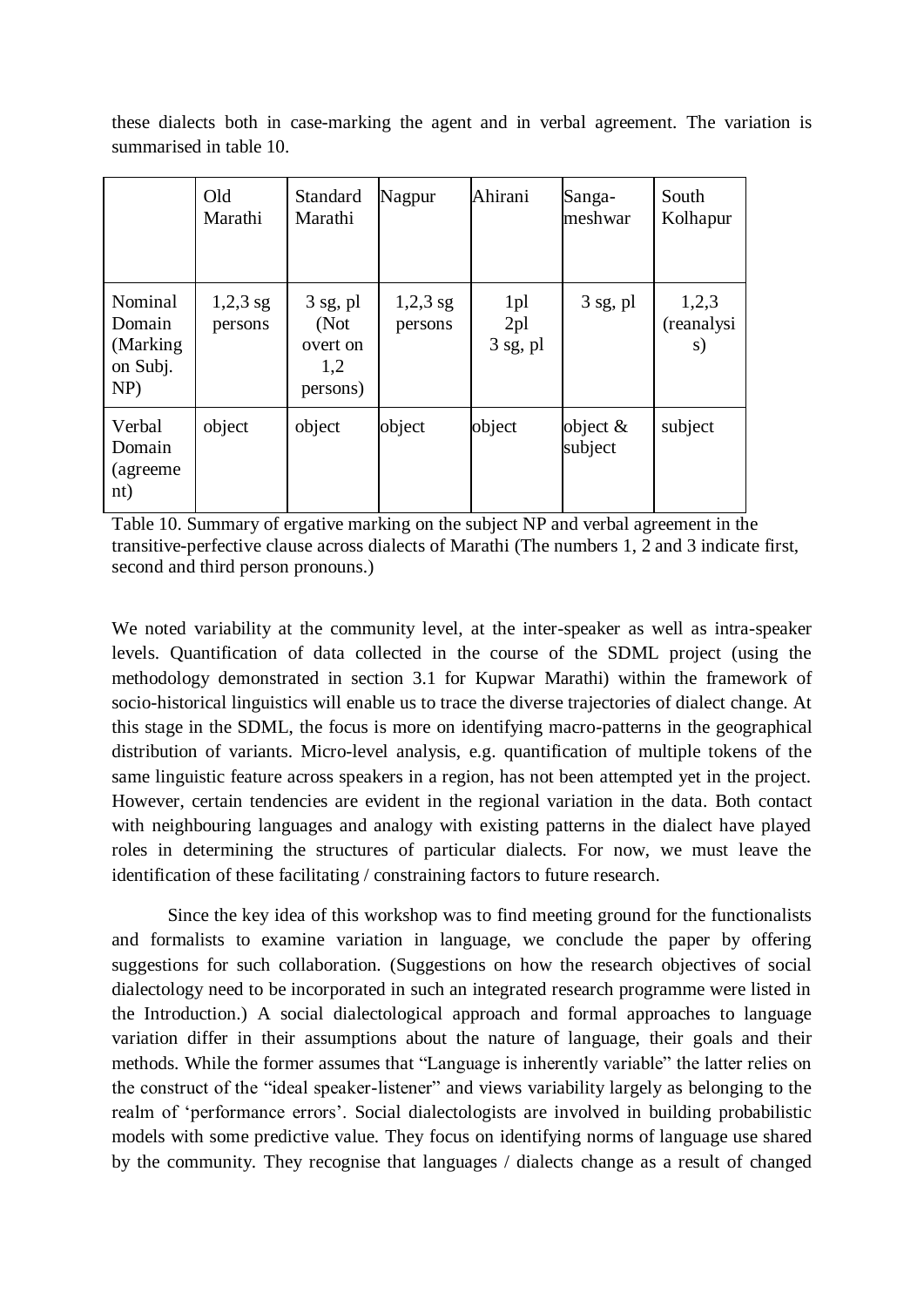sociolinguistic circumstances as well as factors such as evaluation of the dialect by its speakers. They take up studies of both inter- and intra-systemic dialectal differences; these could benefit from formal theories in linguistics in the following ways. Linguistic theory can inform the decisions underlying the selection of dialect features to be studied, although the selection will typically not solely be based on considerations of a strictly linguistic nature. As suggested by Chambers and Trudgill (1998: 33), linguistic analysis can counteract the "atomistic" approach to dialect features that is typical of dialectology in that its practitioners have had a tendency "to treat linguistic forms in isolation rather than as parts of systems or structures".

## **References**

Bisang, Walter. 2004. Dialectology and typology – An integrative perspective. B. Kortmann (ed.), *Dialectology Meets Typology. Dialect Grammar from a Cross-linguistic Perspective* (Berlin: Mouton de Gruyter), pp. 11–45.

Chambers, J. and P. Trudgill. 1998 (1980). *Dialectology*. Cambridge: CUP.

- Chamoreau, Claudine and Isabelle Léglise (eds) 2012: Dynamics of Contact-Induced Language Change (Language Contact and Bilingualism Series 2). Berlin and Boston: De Gruyter.
- Grierson, George. 1905. *Linguistic survey of India.* Vol. 7. Indo-Aran family. Southern group. Specimens of the Marathi Language. Calcutta. Reprinted 1968. Delhi: Motilal Banarsidass.
- Grierson, George. 1907. *Linguistic survey of India.* Vol. 4.3. Indo-Aryan Family. Central Group. The Bhīl Languages, including Khāndēśī, Banjārī or Labhānī, Bahrūpiā, &c. Calcutta. Reprinted 1968. Delhi: Motilal Banarsidass.
- Kazi, S. 2019. The Grammatical Sketch and Texts of Sangameshwari. Unpublished M.A. dissertation submitted to the Deccan College (Deemed University), Pune. (Research funded under the project Survey of Dialects of the Marathi Language (SDML).)
- Kulkarni, S. 2001. *Sociolinguistic variation among Marathi-speaking adolescents in Pune*. Unpublished PhD dissertation submitted to the University of Reading, UK.
- Kulkarni-Joshi, S. 2016. "Forty Years of Language Contact and Change in Kupwar: A Critical Reassessment of the Intertranslatability Model". 2016. *International Journal of South Asian Languages and Linguistics*, De Gruyter, pp. 147-174.
- Kulkarni-Joshi, S. 2017. "Substratum Effect and the Dravidian Element in Marathi: Towards an Alternative Model". 2017. *International Journal of Dravidian Linguistics* Vol. XLVI, No.2: 18-54.
- Mufwene, Salikoko. 2001. *The Ecology of Language Evolution.* Cambridge: Cambridge University Press.
- Sankoff, G. 2006 Age: Apparent time and real time. *Elsevier Encyclopedia of Language and Linguistics*, Second Edition, 2006. Article Number: LALI: 01479. Accessed online on 29 April 2019.
- Siewierska, Anna and Dik Bakker 2006. Bi-directional vs. uni-directional asymmetries in the encoding of semantic distinctions in free and bound person forms. In *Types of variation : diachronic, dialectal and typological interfaces.* Nevalainen, T., Klemola, J. & Laitinen, M. (eds.). Amsterdam: John Benjamins, p. 21-50.
- Trudgill, P., D. Britian and J. Cheshire. 2003. *Social Dialectology*. John Bejamins.
- Tulpule, S.G. 1949. *Prachiin Marathi Gadya*. Pune: Venus Book Stall.
- Tulpule, S.G. 1963. *Prachin Maraṭhi koriv Lekh*. Pune: Pune University Press.